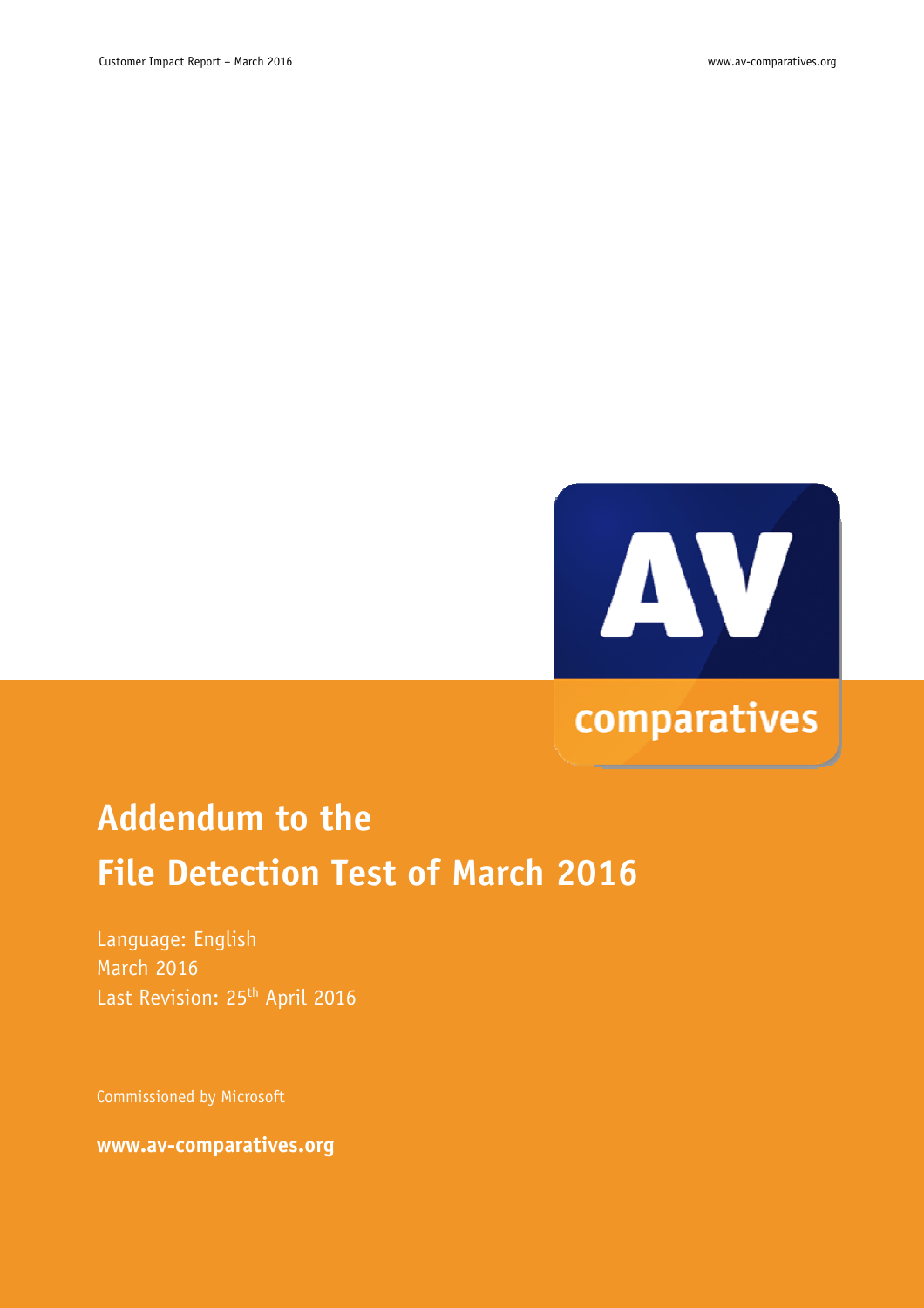### **Introduction**

l.

Microsoft commissioned this supplementary report. This support from Microsoft provided extra funding enabling us to build a new model for scoring vendors using malware prevalence. Microsoft also provided the detailed global threat telemetry required to prevalence-weight test results. This report is a customer-impact report; improved versions might be provided for future File-Detection Test reports.

In this report, customer impact is measured according to prevalence. Essentially, some malware samples pose a greater threat to the average user than others, because they are more widespread. Some may target e.g. a specific company or user base, but present less of risk to the general population. Other malware samples may only be found on specific websites, affect specific countries/regions or only be relevant to particular operating system versions or interface languages.

Microsoft's initiative uses its global telemetry data (malware prevalence) to consider the customer impact posed by missed detections. That is, the malware files that antimalware products failed to detect are weighted based on malware-family prevalence, and each vendor's prevalence-weighted results are reported along with the file-detection results in this report. These results are designed to give greater insight into the customer impact of the missed detections during testing. In addition to global prevalence weighting impact, geo-location prevalence is also used to determine the customer impact of missed detections in specific countries for products tested. So, unlike a traditionally scored test which gives each sample the same weight when calculating the percent impact, samples in the prevalence-weighted model have varying impacts based on prevalence information.

This report is supplementary to AV-Comparatives' main report<sup>1</sup>, already published, of the March 2016 File-Detection Test. No additional testing has been performed; rather, the existing test results have been re-analysed from a different perspective, to consider what impact the missed samples are likely to have on customers. It is conceivable that a product with a lower score in the test may actually protect the average user better than one with a higher score, under specific circumstances. Let us imagine that Product A detects 99% of malware samples in the test, but that the 1% of samples not detected are very widespread, and that the average user is quite likely to encounter them. Product B, on the other hand, only detects 98% of samples, but the samples missed are not as prevalent. In this case, users would probably be more at risk using Product A, as it misses more of the malware that is likely to present a threat to them. AV-Comparatives has for many years focused on using prevalent samples in its tests, as mentioned in our reports and also in a Microsoft blog<sup>2</sup>. Furthermore, same sample variants (e.g. polymorphic malware) are clustered into families to avoid a disproportional testset<sup>3</sup>. AV-Comparatives makes uses of telemetry data from various sources, not just Microsoft, as the test-set must remain independent and not based solely on data provided by one specific vendor or organisation. Therefore, minor discrepancies between one vendor's data and our independently sorted combination are possible. The original File-Detection Test in March 2016 used a malware set sorted using various telemetry sources; however, the analysis in this supplementary report is based solely on Microsoft's data.

<sup>3</sup> http://blogs.technet.com/b/mmpc/archive/2009/07/16/let-telemetry-be-your-guide-a-proposal-for-securitytests.aspx



<sup>&</sup>lt;sup>1</sup> http://www.av-comparatives.org/wp-content/uploads/2016/04/avc\_fdt\_201603\_en.pdf

<sup>2</sup> http://blogs.technet.com/b/mmpc/archive/2010/06/15/update-on-telemetry-usage-in-tests-part-1.aspx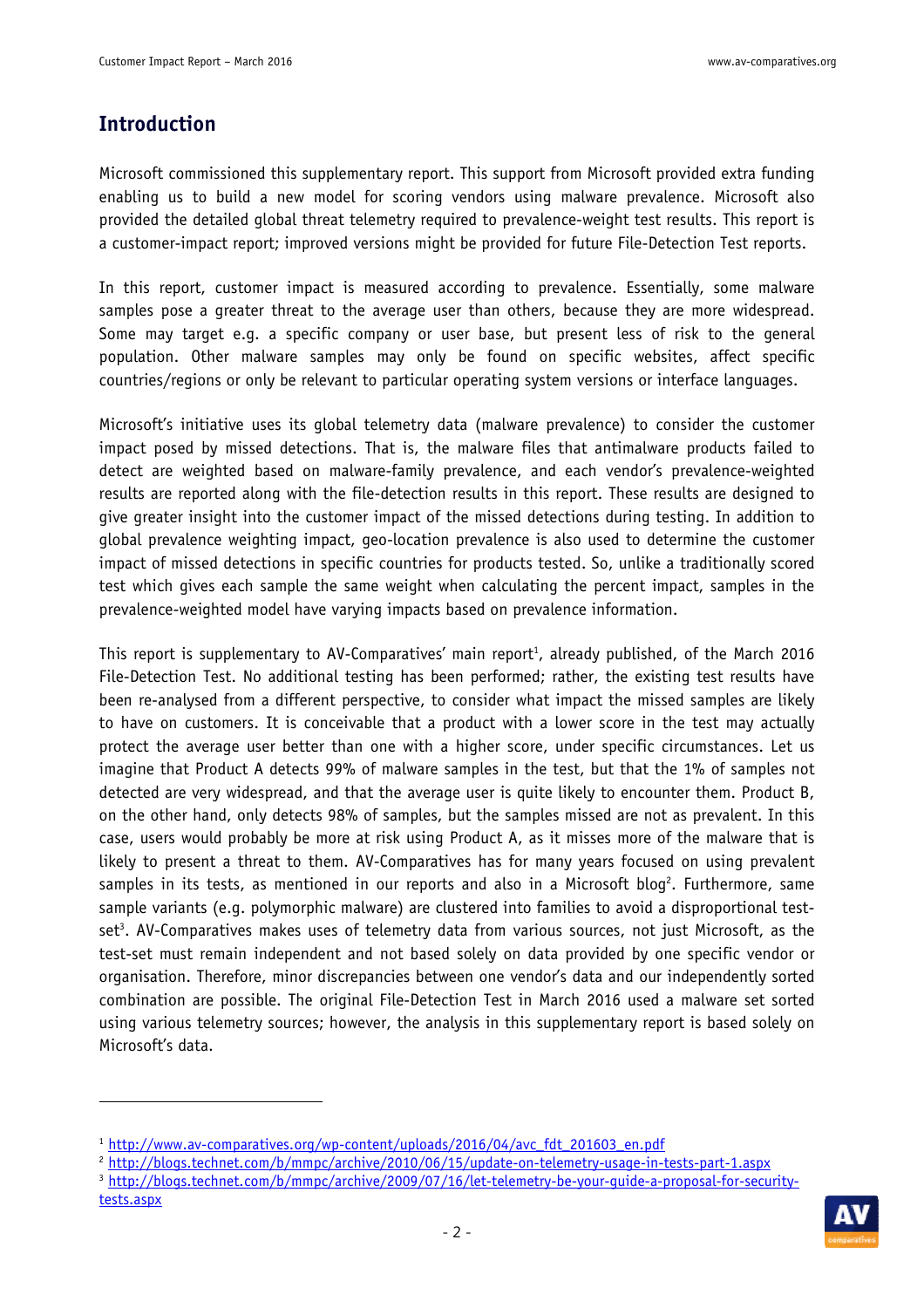### **Tested products**

The following products tested in March 2016 are included in this report:

- Avast Free Antivirus 11.1
- AVG Internet Security 2016
- AVIRA Antivirus Pro 15.0
- Bitdefender Internet Security 20.0
- BullGuard Internet Security 16.0
- Emsisoft Anti-Malware 11.0
- eScan Internet Security 14.0
- ESET Smart Security 9.0
- F-Secure Safe 14.150
- Fortinet FortiClient 5.2
- Kaspersky Internet Security 16.0
- Lavasoft Ad-Aware Pro Security 11.10
- McAfee Internet Security 18.0
- Microsoft Windows Defender 4.9
- Quick Heal Total Security 16.0
- Sophos Endpoint Security and Control 10.3
- Tencent PC Manager 11.2
- ThreatTrack Vipre Internet Security Pro 9.3
- Trend Micro Internet Security 10.0

The test-set used was built consulting telemetry data from various sources (not only Microsoft), with the aim of including mainly prevalent malicious samples from the last weeks/months prior the test which posed a threat to users in the field.

### **Detection vs. Protection**

Although very important, the file-detection rate of a product is only one aspect of a complete antivirus product. Almost all antivirus products contain features such as URL-blockers and behavioural protection that protect the user's computer without necessarily identifying every malicious file.

AV-Comparatives also provides a whole-product dynamic "real-world" protection test<sup>4</sup>, as well as other test reports that cover these aspects/features of the products. We invite users to look at our other tests and not only the File-Detection Test, even though a good file-detection rate is still one of the most important, deterministic and reliable basic features of an anti-virus product.

l.



<sup>4</sup> http://www.av-comparatives.org/dynamic-tests/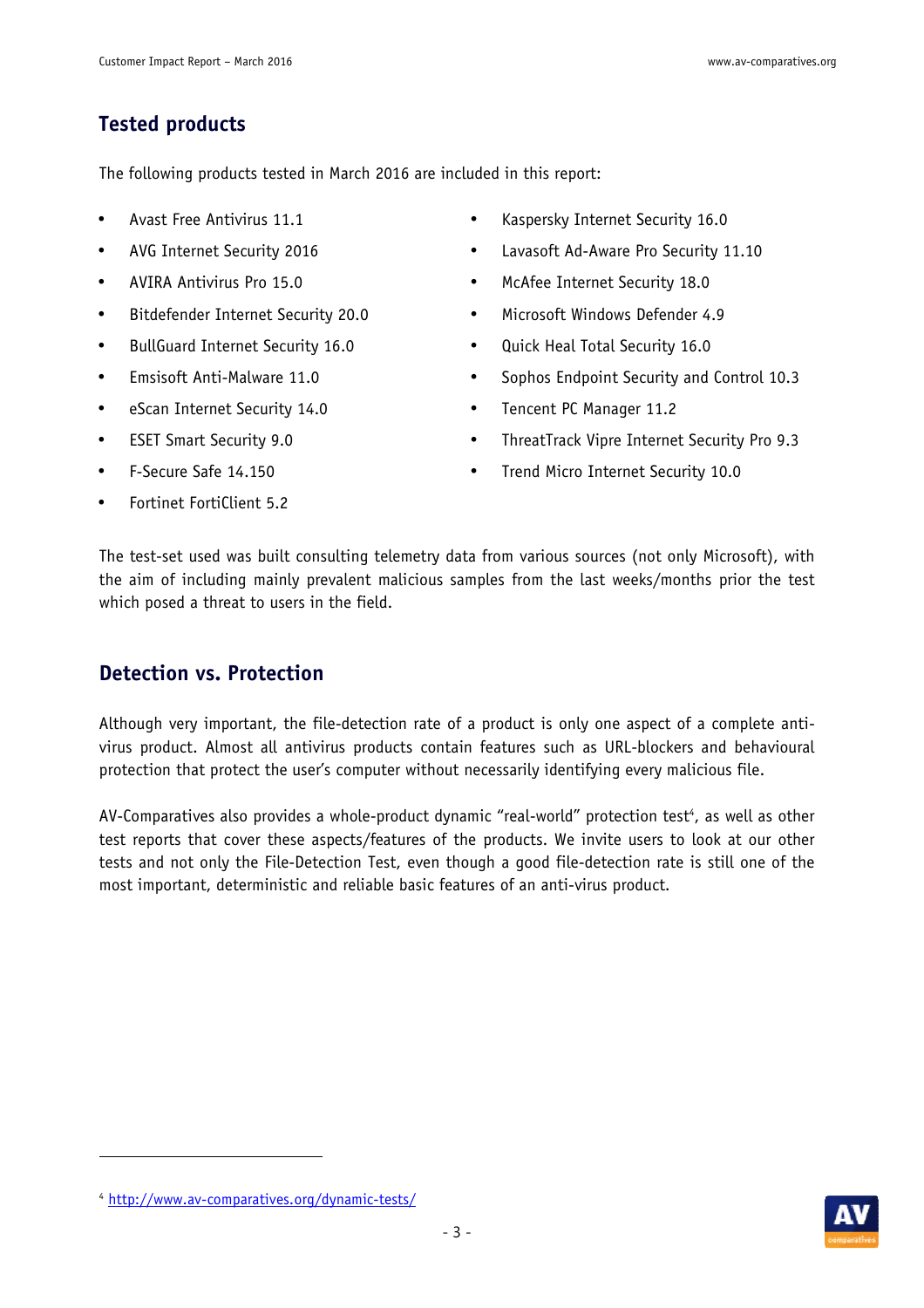### **Methodology**

This analysis was carried out using AV-Comparatives' file-detection test data from March 2016. Telemetry data was gathered for the files in the test over the period between January and March 2016. This telemetry came from Microsoft real-time protection (RTP) products and included not only threat telemetry but also behaviour-based early warning telemetry. This encounter rate information comes only from computers whose users have agreed to provide data to Microsoft, but includes over 200 million computers in over 100 countries and regions around the world.

Prevalence is defined as the number of distinct computers that have reported an encounter with a particular malware sample or a malware family. Distinct computers are identified through a unique product GUID (not IP address) associated with Microsoft RTP products.

To assess the prevalence-weighted impact of each sample in the test set, the following data is calculated from the ecosystem telemetry:

- The prevalence of the tested sample
- The prevalence of the malware family
- The position of that malware family relative to other malware families. A malware family can be in one of four ecosystem partitions: high, moderate, low and very low.

### **Ecosystem Partition Weight Calculation**

To calculate the ecosystem partition weight, all eligible families are identified from ecosystem telemetry over the test set time period. Eligible families are those that have high or severe impact to a customer and are not disputable families. Disputable families are those that are considered to be "potentially unwanted" (such as adware or bundled software). The customer impact of each family is calculated by measuring the number of computers reporting that malware family (prevalence), and then the families are ranked by impact from highest to lowest prevalence. The families are divided into partitions: high, moderate, low and very low using the Head Tail breaks method<sup>5</sup>. Then, the prevalence of each partition is calculated. So, if families in the high partition represent 80% of the ecosystem malware encountered, the test-set families in high will account for 80% of the test score.

l.



<sup>&</sup>lt;sup>5</sup> https://en.wikipedia.org/wiki/Head/tail\_Breaks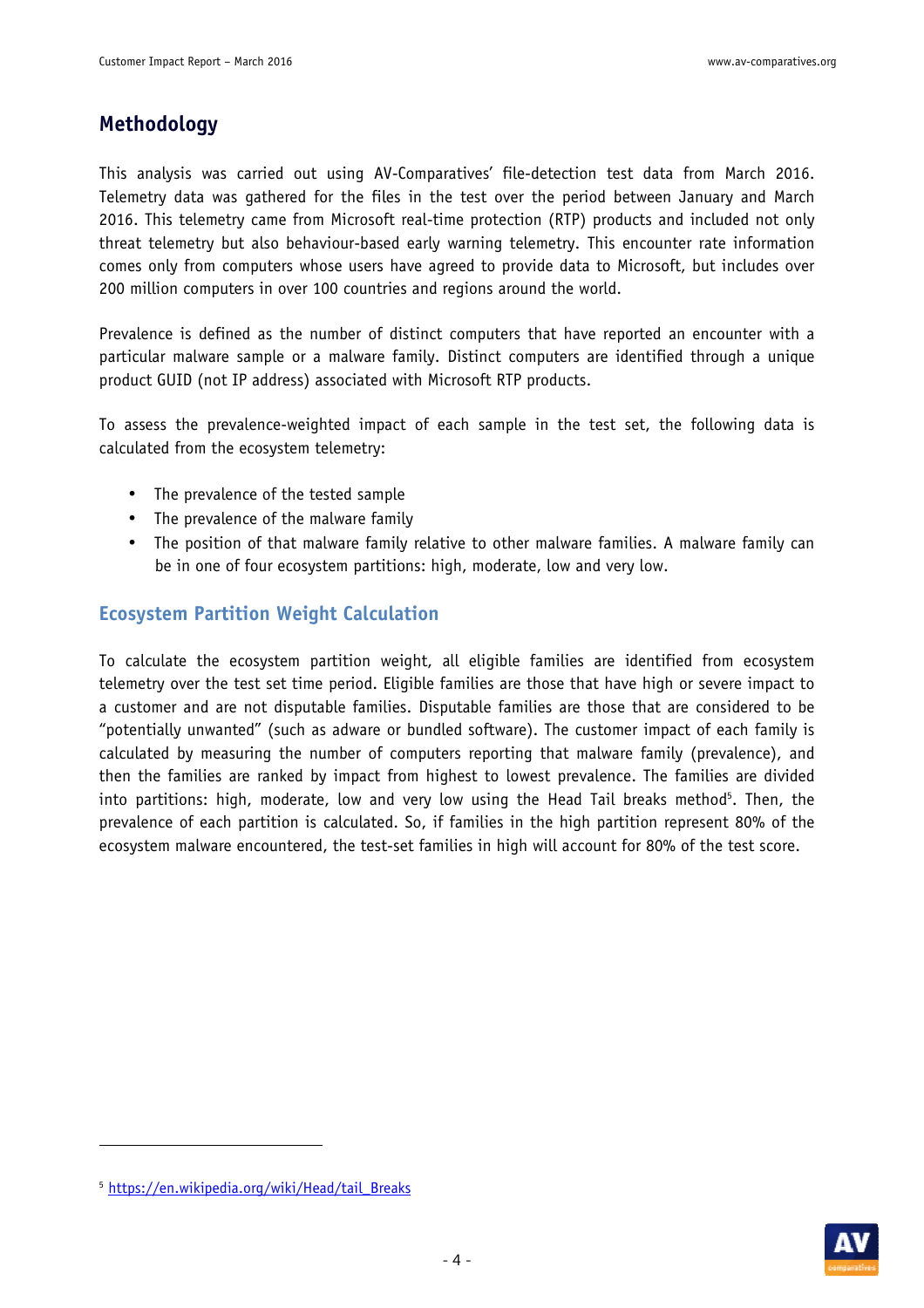### **Family Weight Calculation**

Next, the family weight of the test set families is calculated by dividing the prevalence of the family by the ecosystem prevalence of all families in the test set. So, if a family was encountered by 1,000 computers in the ecosystem and the total number of computer malware family encounters in the test set was 1,000,000, then the family weight would be 0.1%

If a family is in the high or moderate partition and has less than 50 samples in the test set, then the family weight is multiplied by the number of samples in the test set divided by 50. If a family is in the low or very low partition and has less than 5 samples in the test set, then the family weight is multiplied by the number of samples in the test set divided by 5. For example, if the family weight of a high family was 0.1%, but there were only 25 samples in the test set, then the family weight would be adjusted to 0.05% to account for the small sample set representing that family.

Some malware families are not true families that represent malware of a common origin, but instead are heuristic methods of detecting malware. These types of "families" are called generic families. Malware detected by Microsoft's generic signatures could be members of classified or unclassified "real" families. Most prevalent samples are categorized into their true family using Microsoft detection names<sup>6</sup> or AV-Comparatives family mapping. However, some samples will still fall into generic family categories. Therefore, any samples that are detected with a generic family are given a family weight equal to the average of all real family weights. In the case that a sample was a member of a family that had no prevalence information in the Microsoft ecosystem or that was not detected by Microsoft during that timeframe, it will also receive the average family for this calculation.

Descriptions and information about malware families can be found in the Microsoft Malware Protection Center's Malware Encyclopedia http://www.microsoft.com/security/portal/threat/Threats.aspx

#### **Family Impact to Test Set (Partition-adjusted family weight)**

After the partition and family weights are calculated, the families are normalized by their partition by dividing the family weight by the sum of all family weights in that family's partition, and then by multiplying the result by the partition percent. This normalization ensures that the family weights closely match the ecosystem. For example, if the family represented 0.1% of the partition, and the family's partition represents 50% of the test set, then the partition-adjusted family weight is 0.05% which represents that family's total impact to the test set.

#### **Sample Impact to Test Set**

l.

The next step is to calculate the prevalence of each sample, which is used to establish that sample's importance respective to other samples in the same malware family. This step is calculated by dividing the prevalence of each file by the prevalence of all files in that family. For example, let's say there are 91 samples in a family. 90 of them were encountered by only 1 computer, but one sample was encountered by 10 computers. The one sample affecting 10 computers would account for 10% (10 / (90+10)) of that family's impact and the remaining samples would each account for 1%.



<sup>6</sup> http://www.microsoft.com/security/portal/mmpc/shared/malwarenaming.aspx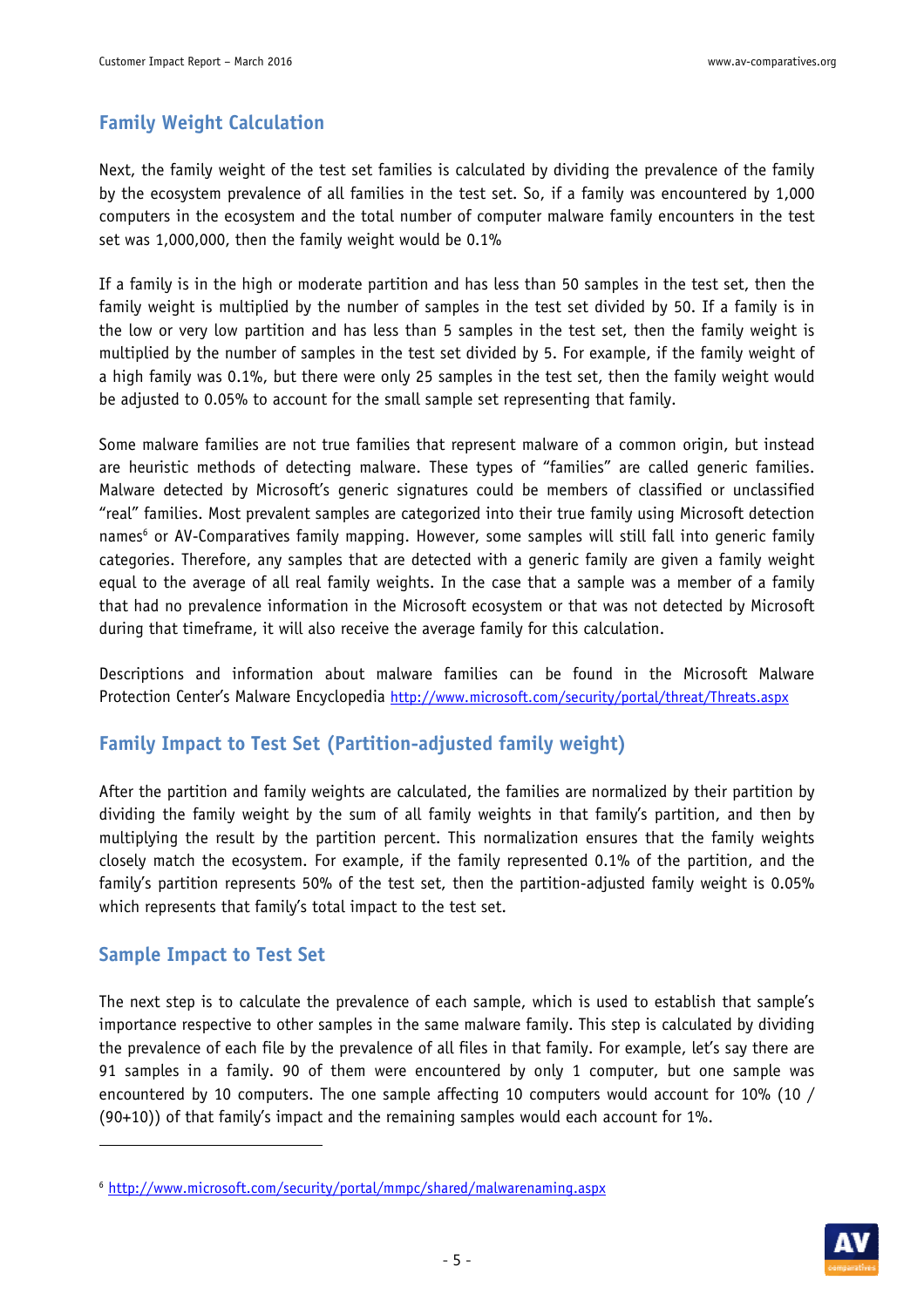After calculating the sample's impact to the family, the final sample impact to the test set is calculated by multiplying the sample impact to the family with the partition adjusted family weight. For example, if the sample represented 10% of the family, and the partition adjusted family weight was 0.05%, the sample's test impact is 0.005% (10% \* 0.05%) and the remaining 90 samples represent 0.045%.

#### **Vendor Test Score Calculation**

Each vendor's test score is created by subtracting the sum of the impact of all missed samples from 1. So, if the vendor only missed the one sample impacting 10 computers in the example above, then the vendor's prevalence-weighted test score would be 99.995%.

#### **Country Vendor Test Score Calculation**

A vendor test score is calculated for any region that had 10,000 or more computers reporting threats during the test set period. The calculation works exactly the same as the worldwide calculation. However, the prevalence information used to calculate the partition-adjusted family weight comes solely from that country rather than the worldwide telemetry to highlight the vendor's protection against the most prevalent threats affecting that particular locale.

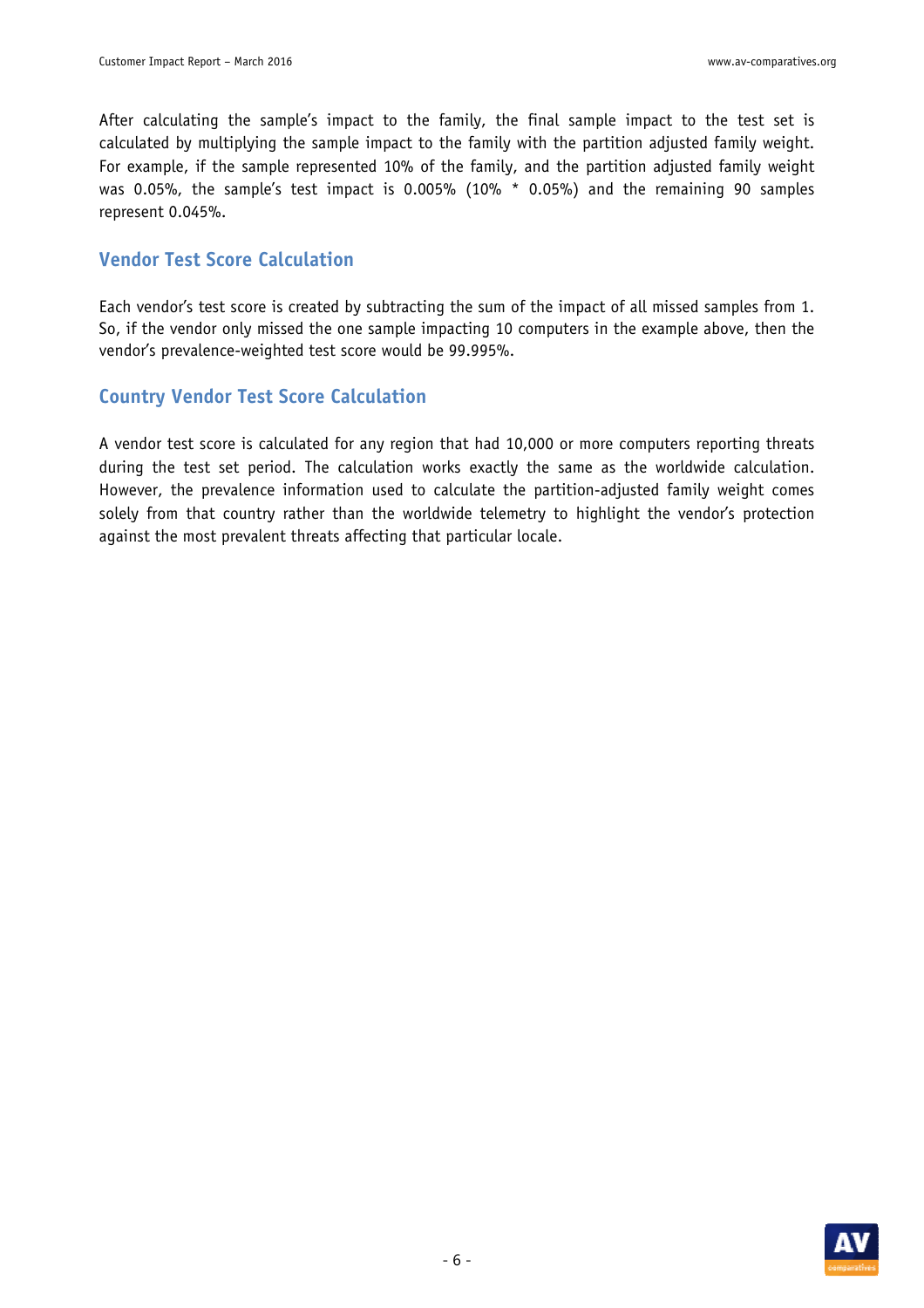### **Test-Set description**

The test-set used in March 2016 for the File-Detection Test contained 163763 malware samples. The number of encounters caused by the malware samples used in the test was according to Microsoft's telemetry data around 2,931,597. The malware families represented by the test set had nearly 60 million computer encounters. The world map below shows the countries in which these malware families had the biggest impact.



There are over 150 countries of the world for which Microsoft have data for less than 10,000 computers reporting threats. These are considered to be too small to be statistically relevant – the margin of error is too high to accurately represent the population of Internet users in the country. These appear as white on the map. The impact on the remaining  $\sim$ 100 countries are shown as blue in the map.

#### **Top 15 most impacted countries: Top 15 less impacted countries:**

| 1. | Myanmar        | 33.3% |
|----|----------------|-------|
| 2. | Pakistan       | 28.0% |
| 3. | Indonesia      | 27.5% |
| 4. | Mongolia       | 27.5% |
| 5. | Palestina      | 26.2% |
|    | 6. Syria       | 24.7% |
| 7. | Iran           | 24.4% |
|    | 8. Nepal       | 22.9% |
| 9. | Tanzania       | 22.5% |
|    | 10. Bangladesh | 21.5% |
|    | 11. Iraq       | 20.5% |
|    | 12. Algeria    | 20.3% |
|    | 13. Eqypt      | 20.1% |
|    | 14. Vietnam    | 19.9% |
|    | 15. Ghana      | 19.7% |
|    |                |       |

| 1. | Japan              | 1.1% |
|----|--------------------|------|
| 2. | Finland            | 1.4% |
|    | 3. Norway          | 1.7% |
|    | 4. Denmark         | 1.8% |
| 5. | Switzerland        | 1.8% |
|    | 6. United States   | 1.9% |
|    | 7. Sweden          | 2.0% |
|    | 8. Australia       | 2.1% |
|    | 9. New Zealand     | 2.1% |
|    | 10. United Kingdom | 2.2% |
|    | 11. Ireland        | 2.2% |
|    | 12. Canada         | 2.2% |
|    | 13. Germany        | 2.3% |
|    | 14. Austria        | 2.4% |
|    | 15. Netherlands    | 2.5% |

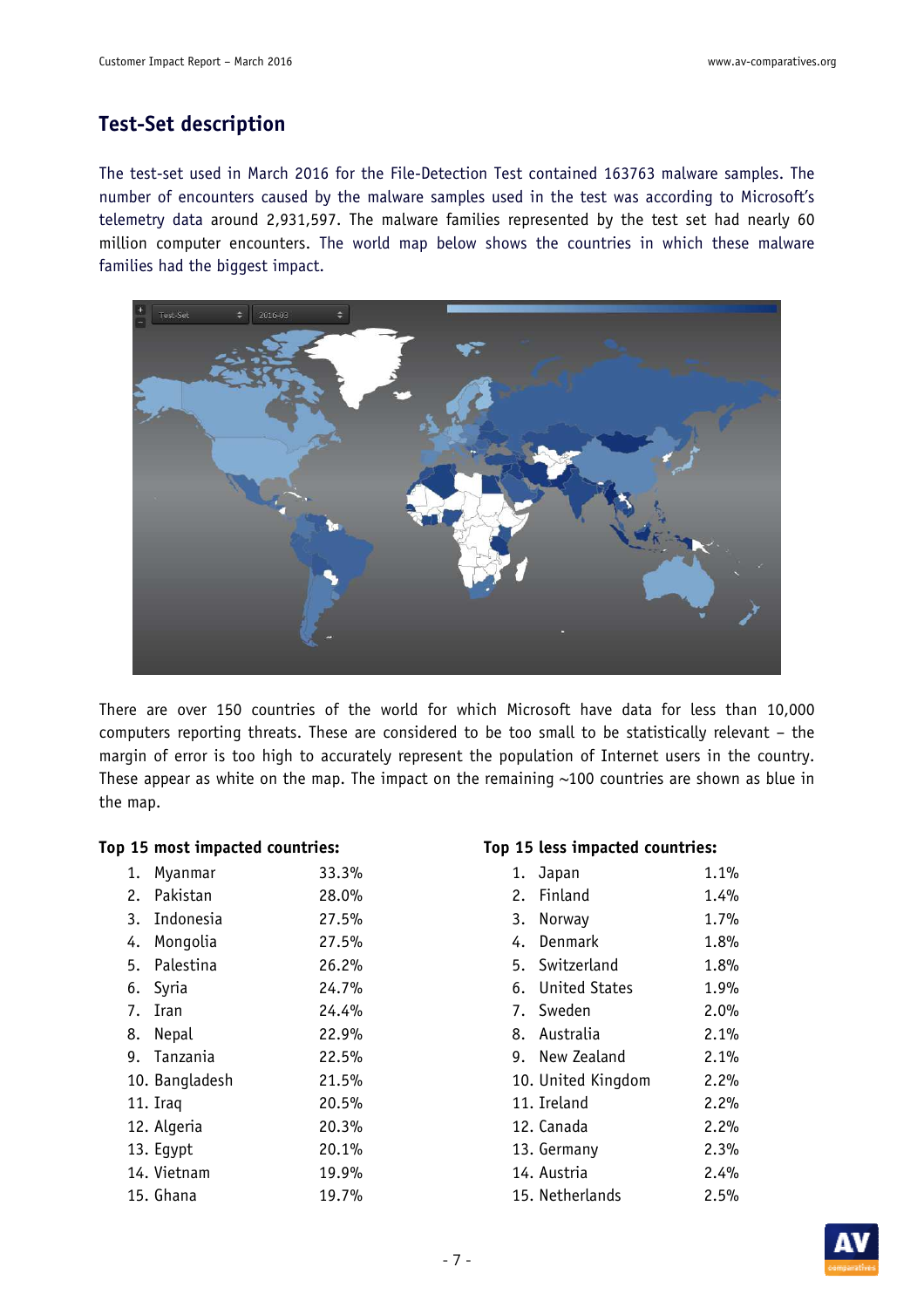

#### **Distribution of Malware Types in the test-set**

#### **Top 20 Malware Families in the test-set (partitions in parenthesis)**

| 1. Virut      | 15.2% (High)    | 11. Skeeyah  | 2.4% (Very Low) |
|---------------|-----------------|--------------|-----------------|
| 2. Ramnit     | 12.1% (High)    | 12. Upatre   | $2.2%$ (Low)    |
| 3. Sality     | 8.5% (High)     | 13. Dorkbot  | 1.5% (High)     |
| 4. Vobfus     | 5.0% (Moderate) | 14. Ursnif   | $1.3\%$ (Low)   |
| 5. Bladabindi | 4.6% (High)     | 15. Mytonel  | 1.2% (High)     |
| 6. Kovter     | 3.4% (Moderate) | 16. Tescrypt | 1.2% (High)     |
| 7. Gamarue    | 3.3% (High)     | 17. Allaple  | $1.1\%$ (Low)   |
| 8. Blakamba   | 3.0% (Moderate) | 18. Parite   | 1.0% (Moderate) |
| 9. Dynamer    | 2.5% (Very Low) | 19. Chir     | 1.0% (Moderate) |
| 10. Nivdort   | 2.5% (Moderate) | 20. Lethic   | 1.0% (Low)      |

#### **Top 10 Test Set Malware Families<sup>7</sup> with highest encounter rates in Microsoft's ecosystem Malware Family Ecosystem Computers**

| 1. Gamarue    | 4594578 |
|---------------|---------|
| 2. Peals      | 3747796 |
| 3. Dynamer    | 3586450 |
| 4. Skeeyah    | 3317590 |
| 5. Obfuscator | 3168830 |
| 6. Spursint   | 2302993 |
| 7. Autorun    | 1997233 |
| 8. Jenxcus    | 1961297 |
| 9. Dorv       | 1406784 |
| 10. Ramnit    | 1317871 |

 $\overline{a}$ 

### **Top 10 Test Set Malware Families with**

| highest Test Impact |                |                    |  |  |  |
|---------------------|----------------|--------------------|--|--|--|
|                     | Malware Family | <b>Test Impact</b> |  |  |  |
| 1.                  | Gamarue        | 24.0%              |  |  |  |
|                     | 2. Ramnit      | 6.9%               |  |  |  |
|                     | 3. Sality      | 5.6%               |  |  |  |
|                     | 4. Phabeload   | 3.5%               |  |  |  |
|                     | 5. Virut       | 3.1%               |  |  |  |
|                     | 6. Bladabindi  | 2.6%               |  |  |  |
|                     | 7. Jenxcus     | 2.5%               |  |  |  |
|                     | 8. Tescrypt    | 2.2%               |  |  |  |
| 9.                  | Nugel          | 1.9%               |  |  |  |
|                     | 10. Mytonel    | 1.9%               |  |  |  |

<sup>7</sup> The families in bold are generic family names and therefore carry a very low test impact even if they are encountered relatively often.

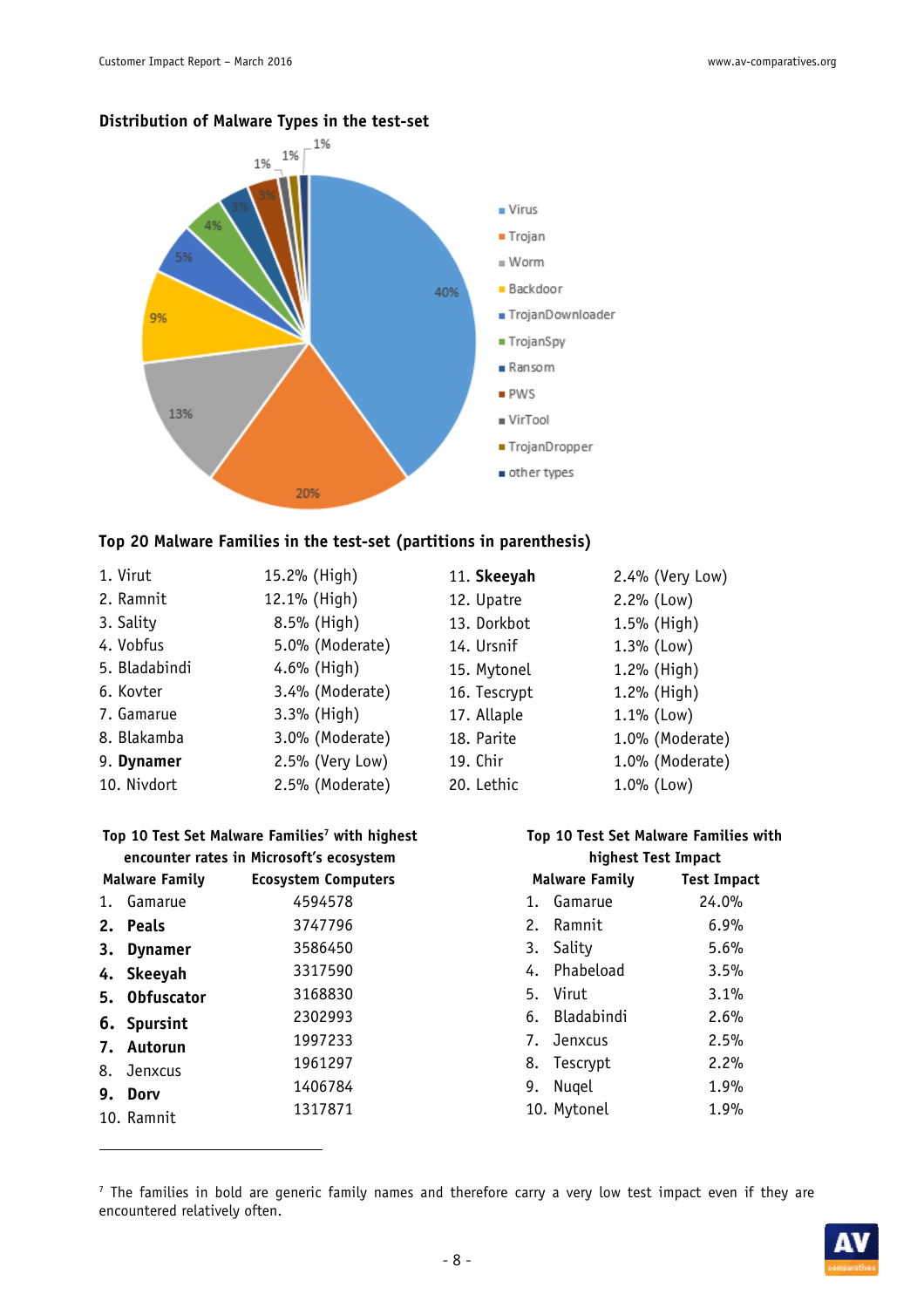### **Detection Rates and Customer Impact**

Based on the missed samples and the detection rate over the whole test-set, Microsoft have calculated the Prevalence-Weighted Test Score. This can be seen in the table below.

|                     | Prevalence-Weighted |                       | 100% - Missed  | Difference in |  |
|---------------------|---------------------|-----------------------|----------------|---------------|--|
|                     | <b>Test Score</b>   | <b>Missed Samples</b> | <b>Samples</b> | <b>Scores</b> |  |
| AVIRA<br>1.         | 99.9%               | 0.1%                  | 99.9%          |               |  |
| Kaspersky Lab<br>2. | 99.9%               | 0.1%                  | 99.9%          | ٠             |  |
| Microsoft<br>3.     | 99.7%               | 1.9%                  | 98.1%          | $+1.6%$       |  |
| <b>ESET</b><br>4.   | 99.7%               | 0.6%                  | 99.4%          | $+0.3%$       |  |
| F-Secure<br>5.      | 99.7%               | 0.2%                  | 99.8%          | $-0.1%$       |  |
| ThreatTrack<br>6.   | 99.7%               | 0.2%                  | 99.8%          | $-0.1%$       |  |
| Emsisoft<br>7.      | 99.7%               | 0.2%                  | 99.8%          | $-0.1%$       |  |
| 8.<br>Tencent       | 99.7%               | 0.2%                  | 99.8%          | $-0.1%$       |  |
| Bitdefender<br>9.   | 99.7%               | 0.2%                  | 99.8%          | $-0.1%$       |  |
| 10. BullGuard       | 99.7%               | 0.2%                  | 99.8%          | $-0.1%$       |  |
| 11. eScan           | 99.7%               | 0.2%                  | 99.8%          | $-0.1%$       |  |
| 12. Quick Heal      | 99.7%               | 0.2%                  | 99.8%          | $-0.1%$       |  |
| 13. Lavasoft        | 99.6%               | 0.3%                  | 99.7%          | $-0.1%$       |  |
| 14. Avast           | 99.6%               | 0.6%                  | 99.4%          | $+0.2%$       |  |
| 15. Fortinet        | 99.5%               | 0.6%                  | 99.4%          | $+0.1%$       |  |
| 16. McAfee          | 99.5%               | 1.1%                  | 98.9%          | $+0.6%$       |  |
| 17. AVG             | 99.1%               | 1.2%                  | 98.8%          | $+0.3%$       |  |
| 18. Trend Micro     | 99.0%               | 1.6%                  | 98.4%          | $+0.6%$       |  |
| 19. Sophos          | 98.0%               | 2.4%                  | 97.6%          | $+0.4%$       |  |

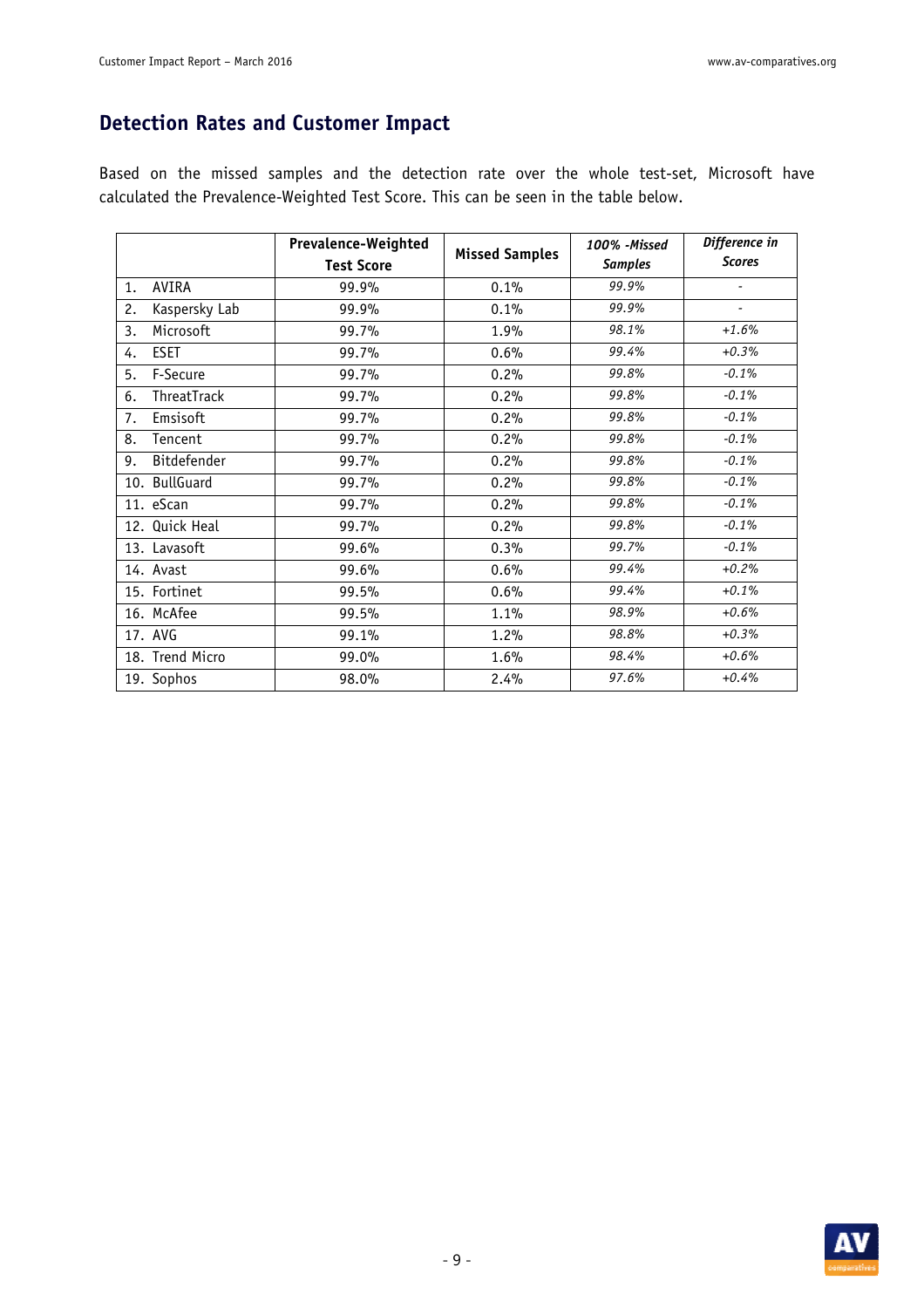### **Heat-Maps Overview**

The interactive heat maps for all countries can be found on http://impact.av-comparatives.org

The heat maps for each vendor, i.e. the coloured maps of the world show data that is normalised by the relative size of the country. Thus the maps represent the countries with the highest risk relative to the prevalence of files that were missed in the test set. This normalisation differs from the heat map displayed in the **Test-Set Description** (on page 7); that map is normalised based on the prevalence of the entire test set to show the prevalence of the files that were used in the test set. As a consequence, the scale on the vendor-specific heat maps and the colours shows are not directly comparable to the test-set description heat map.

The table below shows the numbers only for the largest markets according to the Microsoft data, i.e. only for the countries where Microsoft saw more than 6 million reporting machines.

|                    | Brazil | Canada                            | China                    | France        | Germany | India  | Italy                    | Japan         | Mexico | Russia  | South Korea | Spain  | UΚ                       | USA    |
|--------------------|--------|-----------------------------------|--------------------------|---------------|---------|--------|--------------------------|---------------|--------|---------|-------------|--------|--------------------------|--------|
| Avast              | 99,91% | 99,99%                            |                          | 99,98% 99,98% | 99,99%  | 99,92% | 99,98%                   | 100,0%        | 99,97% | 99,99%  | 99,97%      | 99,98% | 99,99%                   | 99,99% |
| AVG                | 99,83% | 99,98%                            | 99,97% 99,96%            |               | 99,98%  | 99,86% | 99,95%  99,99%           |               | 99,92% | 99,93%  | 99,91%      |        | 99,96% 99,97% 99,98%     |        |
| Avira              | 99,99% | 100,0%                            | 100,0% 100,0%            |               | 100,0%  | 99,99% | $100,0\%$                | $ 100,0\% $   | 99,99% | 99,99%  | 99,99%      |        | 99,99% [100,0%]          | 100,0% |
| <b>Bitdefender</b> | 99,95% | 99,99%                            | 99,99% 99,99%            |               | 99,98%  | 99,95% | 99,97% 100,0%            |               | 99,97% | 99,99%  | 99,99%      |        | 99,96% 99,98% 99,99%     |        |
| <b>BullGuard</b>   | 99,95% | 99,99%                            | 99,99% 99,99%            |               | 99,98%  | 99,95% |                          | 99,97% 100,0% | 99,97% | 99,99%  | 99,99%      |        | 99,96%   99,98%          | 99,99% |
| Emsisoft           | 99,95% | 99,99%                            | 99,99%                   | 99,99%        | 99,98%  | 99,95% | 199,97%                  | 100,0%        | 99,97% | 99,99%  | 99,99%      | 99,96% | 99,98%                   | 99,99% |
| eScan              | 99,95% | 99,99%                            | 99,99% 99,99%            |               | 99,98%  | 99,95% | 99,97% 100,0%            |               | 99,97% | 99,99%  | 99,99%      |        | 99,96%   99,98%   99,99% |        |
| <b>ESET</b>        | 99,93% | 99,99%                            | 99,97% 99,98%            |               | 99,99%  |        | 99,93%   99,98%   99,99% |               | 99,96% | 99,96%  | 99,96%      |        | 99,98%   99,99%          | 99,99% |
| Fortinet           | 99,95% | 99,99%                            | 99,97% 99,99%            |               | 99,99%  |        | 99,93% [99,98%]          | 100,0%        | 99,98% | 99,89%  | 99,95%      |        | 99,98% 99,98% 99,99%     |        |
| <b>F-Secure</b>    | 99,95% |                                   | 99,99%   99,99%   99,99% |               | 99,98%  |        | 99,95% 99,97% 100,0%     |               | 99,97% | 99,99%  | 99,99%      |        | 99,96% 99,98% 99,99%     |        |
| Kaspersky Lab      | 99,98% | 100,0%                            | 99,99% 100,0%            |               | 100,0%  | 99,98% | $100,0\%$                | $ 100,0\% $   | 99,99% | 100,0%  | 100,0%      |        | 100,0%   100,0%          | 100,0% |
| Lavasoft           | 99,94% | 99,99%                            | 99,99% 99,99%            |               | 99,98%  | 99,95% | 99,97% 100,0%            |               | 99,97% | 99,99%  | 99,99%      |        | 99,96%   99,98%   99,99% |        |
| McAfee             | 99,93% | 99,97%                            | 99,97% 99,98%            |               | 99,98%  | 99,91% | 99,97% 99,99%            |               | 99,95% | 99,94%  | 99,95%      | 99,97% | 99,97%                   | 99,95% |
| Microsoft          | 99,97% | 99,99%                            | 99,99% 99,99%            |               | 99,98%  |        | 99,96%   99,97%   100,0% |               | 99,97% | 99,98%  | 99,98%      |        | 99,96%   99,98%   99,99% |        |
| Quick Heal         | 99,95% | 99,99%                            | 99,99% 99,99%            |               | 99,98%  | 99,95% | 99,97% 100,0%            |               | 99,97% | 99,99%  | 99,99%      |        | 99,96%   99,98%   99,99% |        |
| <b>Sophos</b>      | 99,71% | 99,94%                            | 99,91% 99,93%            |               | 99,96%  | 99,44% | 99,91%                   | 99,98%        | 99,83% | 99,87%  | 99,85%      | 99,92% | 99,94%                   | 99,94% |
| Tencent            | 99,95% | 99,99%                            | 99,99% 99,99%            |               | 99,98%  | 99,95% | 99,97% 100,0%            |               | 99,97% | 99,99%  | 99,99%      | 99,96% | 99,98% 99,99%            |        |
| <b>ThreatTrack</b> | 99,95% | 99,99%                            | 99,99% 99,99%            |               | 99,98%  | 99,95% |                          | 99,97% 100,0% | 99,97% | 99,99%  | 99,99%      |        | 99,96%   99,98%          | 99,99% |
| Trend Micro        |        | 99,91%   99,98%   99,97%   99,97% |                          |               | 99,97%  |        | 99,82%   99,95%   99,99% |               | 99,90% | 199,85% | 99,93%      |        | 99,96%   99,98%   99,98% |        |

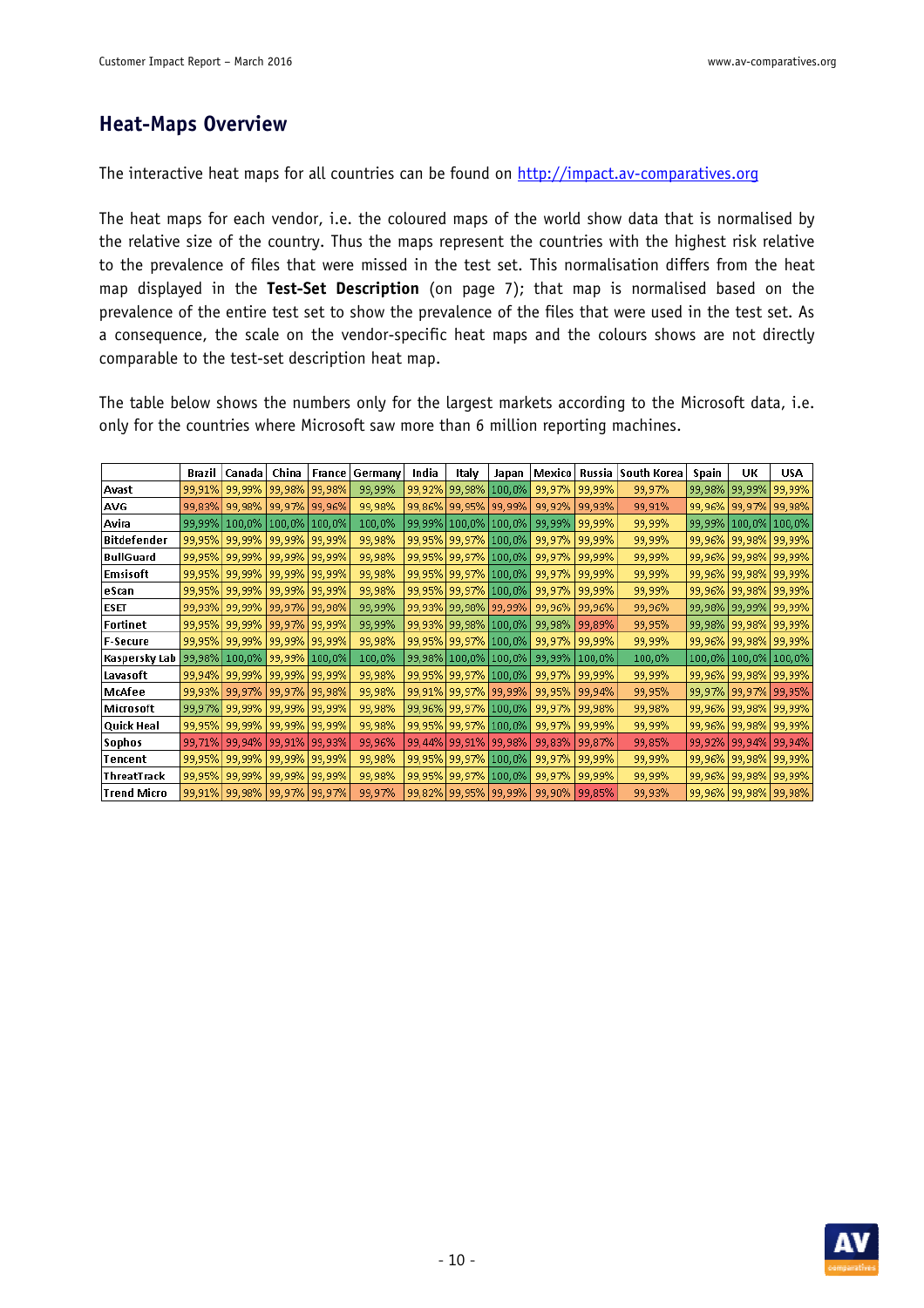### **Avast**

The world map below shows the encounter rates across the globe based on the distribution of samples missed by this vendor:



#### **Customer Impact by Country/Region (normalised):**

| 1. Bulgaria     | 5109 in 100000 |
|-----------------|----------------|
| 2. Ecuador      | 1730 in 100000 |
| 3. Macedonia    | 1358 in 100000 |
| 4. Honduras     | 1327 in 100000 |
| 5. Chile        | 1236 in 100000 |
| 6. Algeria      | 1233 in 100000 |
| 7. Peru         | 1166 in 100000 |
| 8. Saudi Arabia | 992 in 100000  |
| 9. Serbia       | 975 in 100000  |
| 10. Venezuela   | 957 in 100000  |

**Global Non-Detection Risk**: 430 in 100000

- 1. Jenxcus
- 2. Binrop
- 3. Bladabindi
- 4. Ramnit
- 5. Nitol

| 11. Slovak Republic | 950 in 100000 |
|---------------------|---------------|
| 12. Czech Republic  | 912 in 100000 |
| 13. <b>Brazil</b>   | 906 in 100000 |
| 14. Turkey          | 861 in 100000 |
| 15. Morocco         | 836 in 100000 |
| 16. Portugal        | 831 in 100000 |
| 17. Israel          | 822 in 100000 |
| 18. Colombia        | 813 in 100000 |
| 19. Tunisia         | 777 in 100000 |
| 20. Puerto Rico     | 728 in 100000 |
|                     |               |

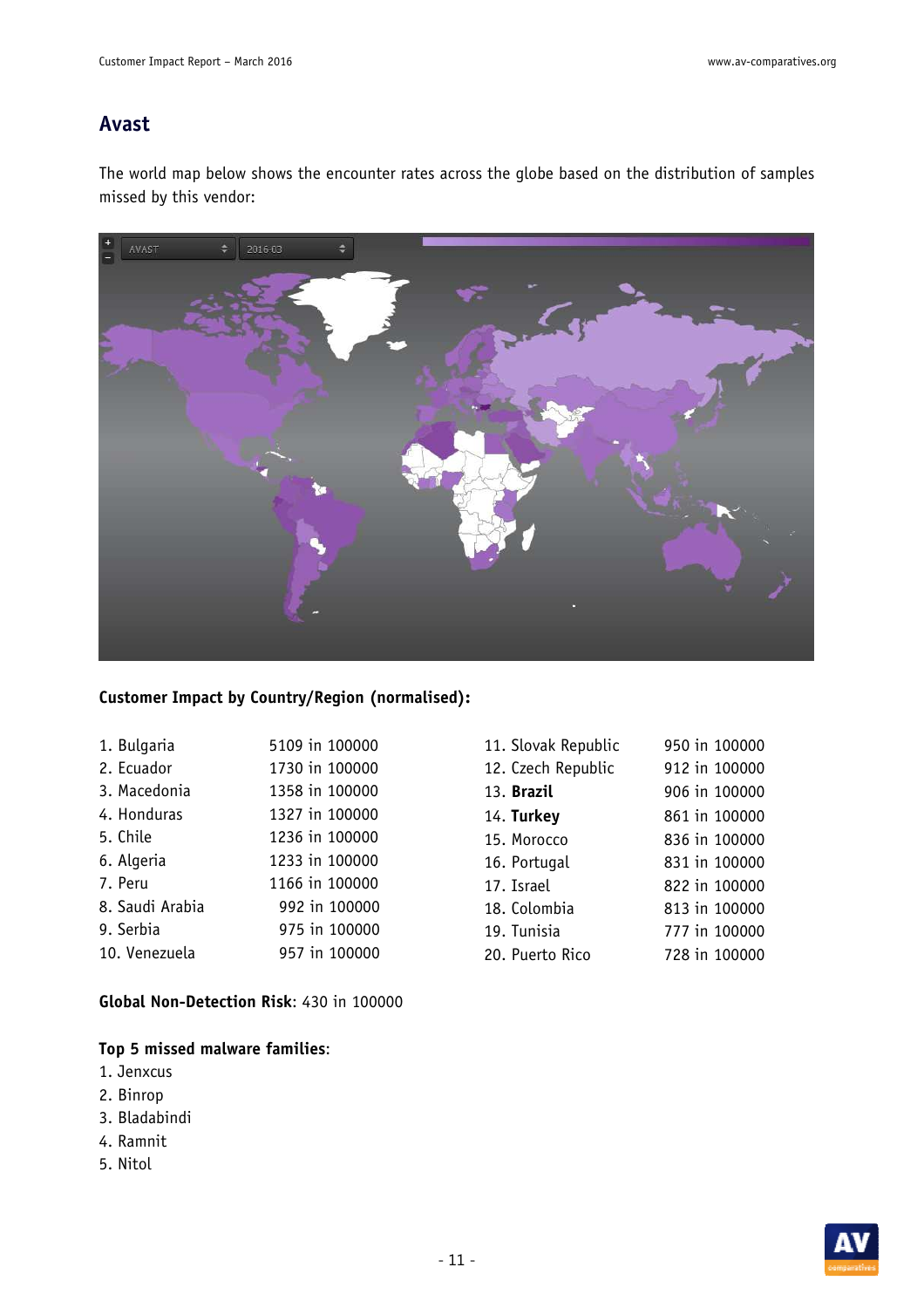### **AVG**

The world map below shows the encounter rates across the globe based on the distribution of samples missed by this vendor:



#### **Customer Impact by Country/Region (normalised):**

| 1. Ecuador        | 4240 in 100000 |
|-------------------|----------------|
| 2. Honduras       | 3329 in 100000 |
| 3. Chile          | 3050 in 100000 |
| 4. Peru           | 2917 in 100000 |
| 5. Algeria        | 2865 in 100000 |
| 6. Malaysia       | 2563 in 100000 |
| 7. Venezuela      | 2456 in 100000 |
| 8. Saudi Arabia   | 2285 in 100000 |
| 9. Czech Republic | 2114 in 100000 |
| 10. Morocco       | 1906 in 100000 |

**Global Non-Detection Risk**: 915 in 100000

- 1. Jenxcus
- 2. Bladabindi
- 3. Gamarue
- 4. Bunitu
- 5. Mytonel

| 11. Slovak Republic | 1895 in 100000 |
|---------------------|----------------|
| 12. Puerto Rico     | 1771 in 100000 |
| 13. Brazil          | 1743 in 100000 |
| 14. Tunisia         | 1725 in 100000 |
| 15. Iraq            | 1713 in 100000 |
|                     |                |
| 16. South Korea     | 1678 in 100000 |
| 17. Colombia        | 1641 in 100000 |
| 18. Israel          | 1610 in 100000 |
| 19. Argentina       | 1530 in 100000 |
| 20. Azerbaijan      | 1515 in 100000 |

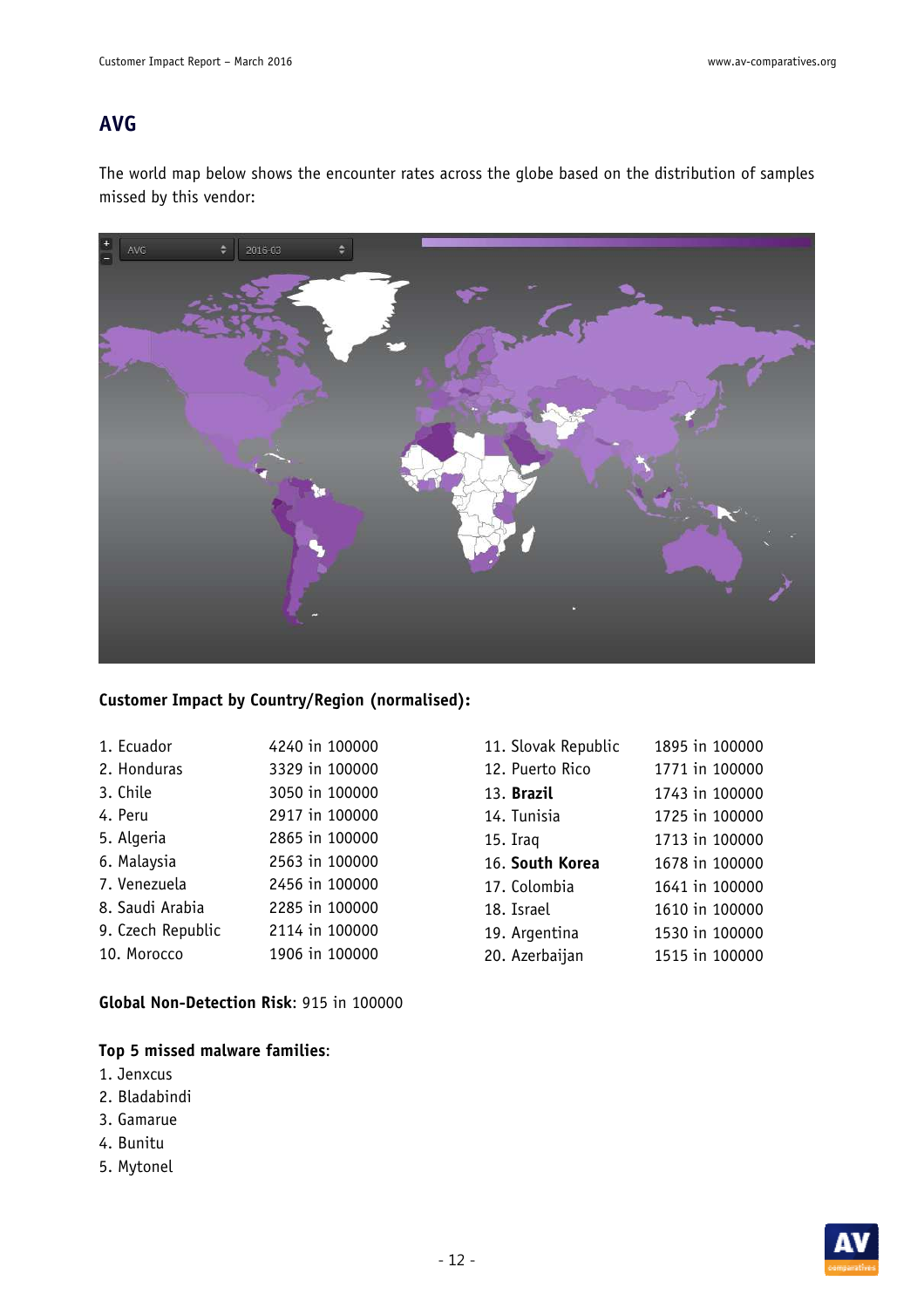### **AVIRA**

The world map below shows the encounter rates across the globe based on the distribution of samples missed by this vendor:



#### **Customer Impact by Country/Region (normalised):**

| 1. Syria                | 340 in 100000 |
|-------------------------|---------------|
| 2. Azerbaijan           | 316 in 100000 |
| 3. Latvia               | 314 in 100000 |
| 4. Moldova              | 313 in 100000 |
| 5. Georgia              | 298 in 100000 |
| 6. Armenia              | 297 in 100000 |
| 7. Albania              | 295 in 100000 |
| 8. Bosnia and Herzegov. | 288 in 100000 |
| 9. Australia            | 278 in 100000 |
| 10. Kuwait              | 263 in 100000 |

**Global Non-Detection Risk**: 32 in 100000

- 1. Lockscreen
- 2. Kegotip
- 3. Bancos
- 4. Gamarue
- 5. Ramnit

| 11. Estonia         | 259 in 100000 |
|---------------------|---------------|
| 12. Slovak Republic | 257 in 100000 |
| 13. Kenya           | 256 in 100000 |
| 14. Croatia         | 253 in 100000 |
| 15. Austria         | 253 in 100000 |
| 16. Lithuania       | 242 in 100000 |
| 17. Switzerland     | 238 in 100000 |
| 18. South Africa    | 229 in 100000 |
| 19. Kazakhstan      | 228 in 100000 |
| 20. Peru            | 225 in 100000 |
|                     |               |

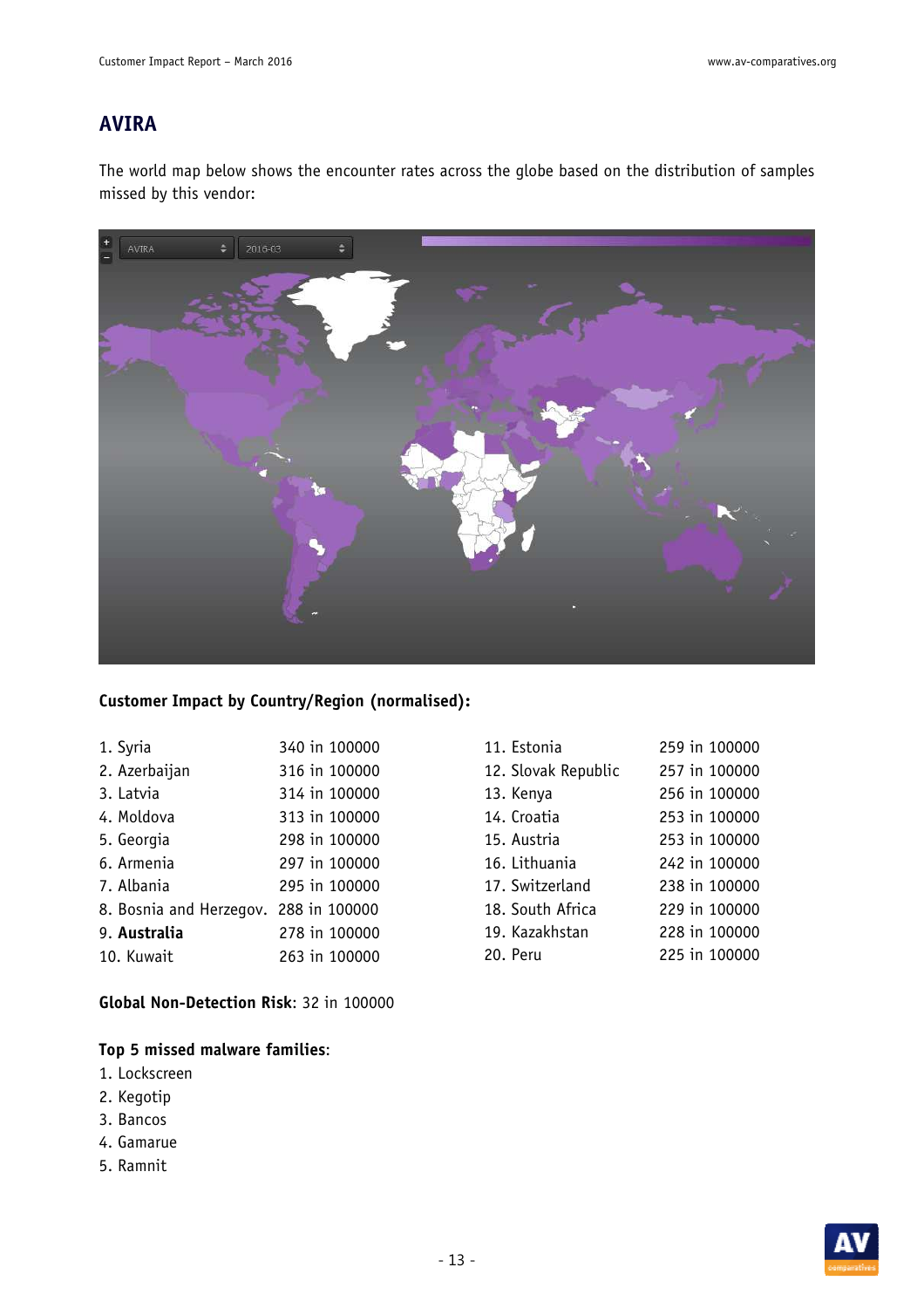### **Bitdefender**

The world map below shows the encounter rates across the globe based on the distribution of samples missed by this vendor:



#### **Customer Impact by Country/Region (normalised):**

| 1. Austria    | 1348 in 100000 |
|---------------|----------------|
| 2. Ecuador    | 1303 in 100000 |
| 3. Romania    | 1236 in 100000 |
| 4. Honduras   | 1077 in 100000 |
| 5. Chile      | 1030 in 100000 |
| 6. Israel     | 948 in 100000  |
| 7. Costa Rica | 912 in 100000  |
| 8. Sweden     | 910 in 100000  |
| 9. Peru       | 896 in 100000  |
| 10. Germany   | 871 in 100000  |

**Global Non-Detection Risk**: 335 in 100000

- 1. Jenxcus
- 2. Nivdort
- 3. Tofsee
- 4. Chicrypt
- 5. Bladabindi

|           | 11. Spain             | 868 in 100000 |
|-----------|-----------------------|---------------|
|           | 12. Algeria           | 846 in 100000 |
|           | 13. Saudi Arabia      | 910 in 100000 |
|           | 14. United Arab Emir. | 824 in 100000 |
|           | 15. Greece            | 812 in 100000 |
|           | 16. Switzerland       | 759 in 100000 |
|           | 17. United Kingdom    | 758 in 100000 |
|           | 18. Venezuela         | 738 in 100000 |
| 19. Oatar |                       | 726 in 100000 |
|           | 20. Australia         | 684 in 100000 |

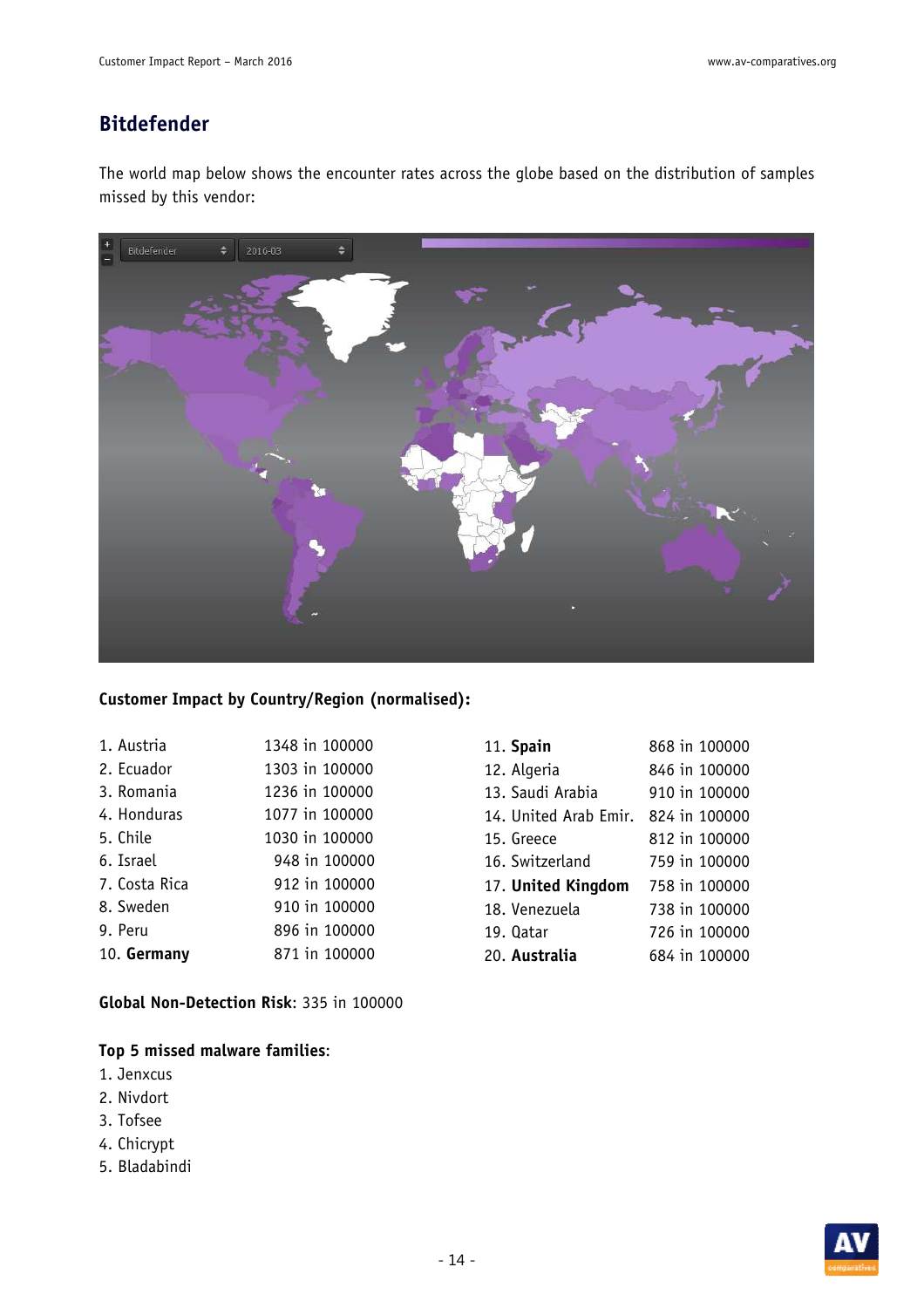### **BullGuard**

The world map below shows the encounter rates across the globe based on the distribution of samples missed by this vendor:



#### **Customer Impact by Country/Region (normalised):**

| 1. Austria    | 1348 in 100000 |
|---------------|----------------|
| 2. Ecuador    | 1303 in 100000 |
| 3. Romania    | 1236 in 100000 |
| 4. Honduras   | 1077 in 100000 |
| 5. Chile      | 1030 in 100000 |
| 6. Israel     | 948 in 100000  |
| 7. Costa Rica | 912 in 100000  |
| 8. Sweden     | 910 in 100000  |
| 9. Peru       | 896 in 100000  |
| 10. Germany   | 871 in 100000  |
|               |                |

**Global Non-Detection Risk**: 335 in 100000

- 1. Jenxcus
- 2. Nivdort
- 3. Tofsee
- 4. Chicrypt
- 5. Bladabindi

| 11. Spain             | 868 in 100000 |
|-----------------------|---------------|
| 12. Algeria           | 846 in 100000 |
| 13. Saudi Arabia      | 833 in 100000 |
| 14. United Arab Emir. | 824 in 100000 |
| 15. Greece            | 812 in 100000 |
| 16. Switzerland       | 759 in 100000 |
| 17. United Kingdom    | 758 in 100000 |
| 18. Venezuela         | 738 in 100000 |
| 19. Oatar             | 726 in 100000 |
| 20. Australia         | 684 in 100000 |

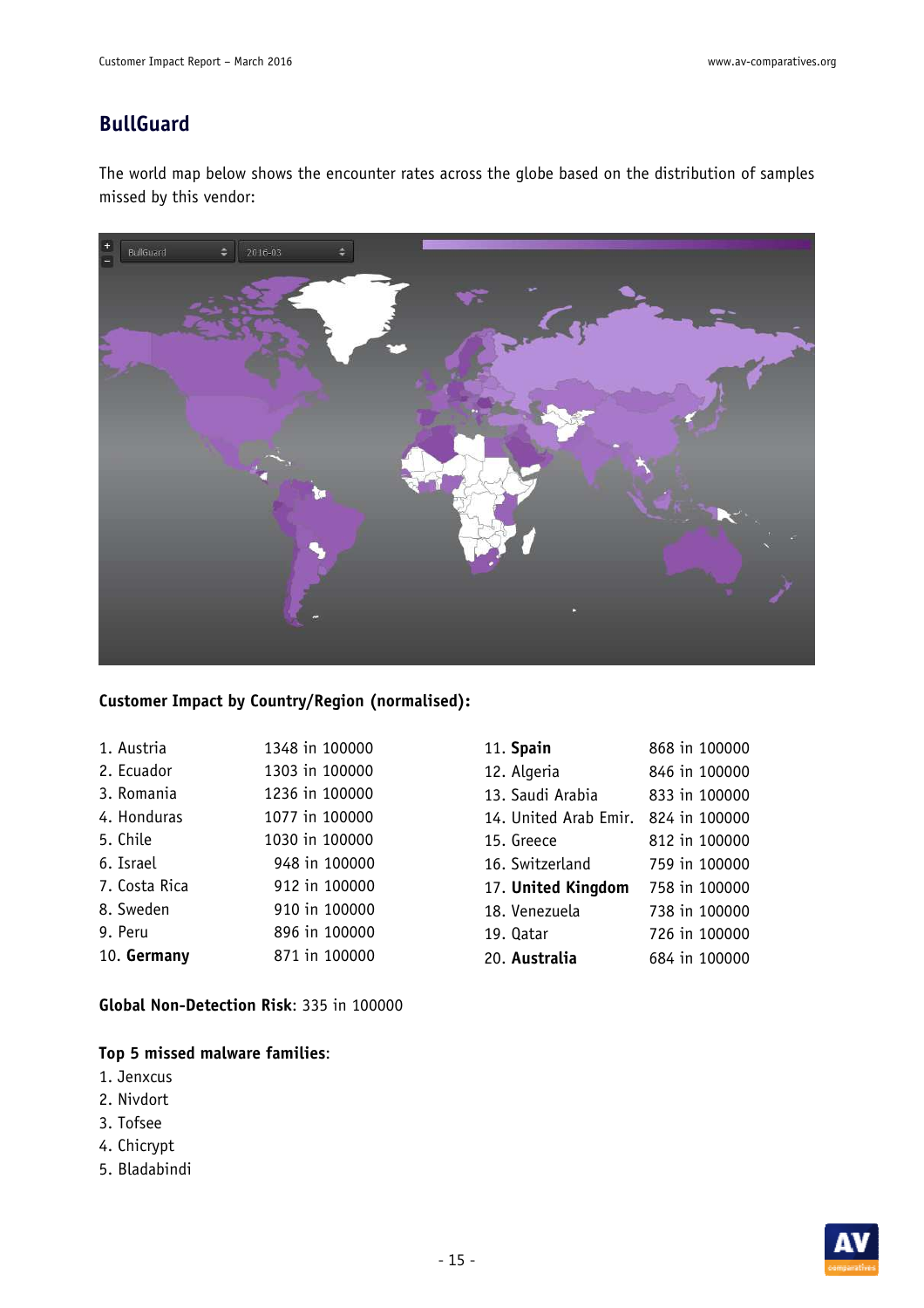### **Emsisoft**

The world map below shows the encounter rates across the globe based on the distribution of samples missed by this vendor:



#### **Customer Impact by Country/Region (normalised):**

| 1. Austria    | 1345 in 100000 |
|---------------|----------------|
| 2. Ecuador    | 1301 in 100000 |
| 3. Romania    | 1234 in 100000 |
| 4. Honduras   | 1075 in 100000 |
| 5. Chile      | 1027 in 100000 |
| 6. Israel     | 946 in 100000  |
| 7. Costa Rica | 910 in 100000  |
| 8. Sweden     | 907 in 100000  |
| 9. Peru       | 894 in 100000  |
| 10. Germany   | 868 in 100000  |

**Global Non-Detection Risk**: 333 in 100000

- 1. Jenxcus
- 2. Nivdort
- 3. Tofsee
- 4. Chicrypt
- 5. Bladabindi

| 11. Spain             | 866 in 100000 |
|-----------------------|---------------|
| 12. Algeria           | 844 in 100000 |
| 13. Saudi Arabia      | 831 in 100000 |
| 14. United Arab Emir. | 823 in 100000 |
| 15. Greece            | 810 in 100000 |
| 16. Switzerland       | 757 in 100000 |
| 17. United Kingdom    | 756 in 100000 |
| 18. Venezuela         | 736 in 100000 |
| 19. Oatar             | 723 in 100000 |
| 20. Australia         | 682 in 100000 |

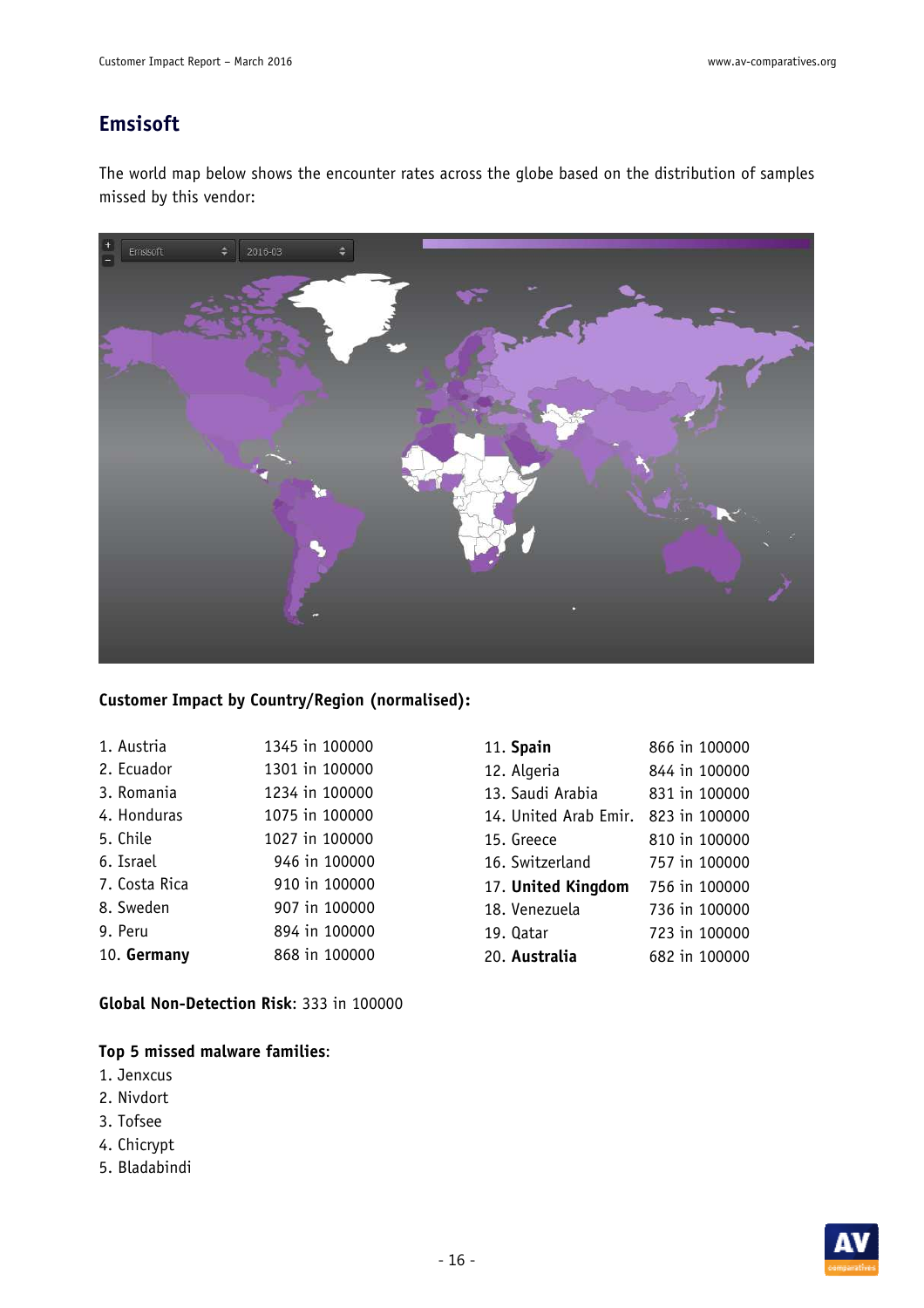### **eScan**

The world map below shows the encounter rates across the globe based on the distribution of samples missed by this vendor:



#### **Customer Impact by Country/Region (normalised):**

| 1. Austria    | 1348 in 100000 |
|---------------|----------------|
| 2. Ecuador    | 1303 in 100000 |
| 3. Romania    | 1236 in 100000 |
| 4. Honduras   | 1077 in 100000 |
| 5. Chile      | 1030 in 100000 |
| 6. Israel     | 948 in 100000  |
| 7. Costa Rica | 912 in 100000  |
| 8. Sweden     | 910 in 100000  |
| 9. Peru       | 896 in 100000  |
| 10. Germany   | 871 in 100000  |

**Global Non-Detection Risk**: 335 in 100000

- 1. Jenxcus
- 2. Nivdort
- 3. Tofsee
- 4. Chicrypt
- 5. Bladabindi

| 11. Spain             | 868 in 100000 |
|-----------------------|---------------|
| 12. Algeria           | 846 in 100000 |
| 13. Saudi Arabia      | 833 in 100000 |
| 14. United Arab Emir. | 824 in 100000 |
| 15. Greece            | 812 in 100000 |
| 16. Switzerland       | 759 in 100000 |
| 17. United Kingdom    | 758 in 100000 |
| 18. Venezuela         | 738 in 100000 |
| 19. Oatar             | 726 in 100000 |
| 20. Australia         | 684 in 100000 |

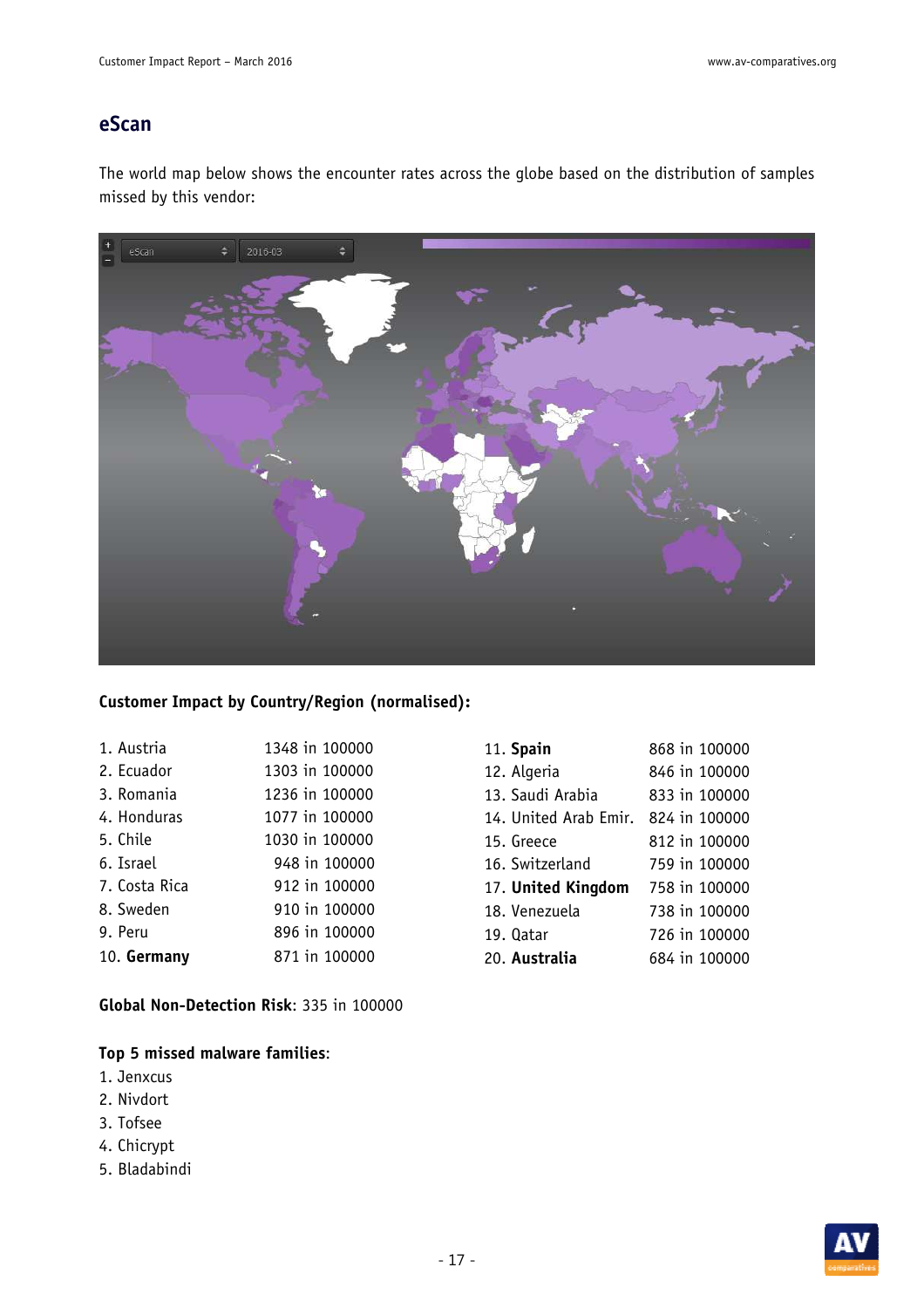### **ESET**

The world map below shows the encounter rates across the globe based on the distribution of samples missed by this vendor:



#### **Customer Impact by Country/Region (normalised):**

| 1. Honduras         | 1520 in 100000 |
|---------------------|----------------|
| 2. Azerbaijan       | 1135 in 100000 |
| 3. Ecuador          | 1122 in 100000 |
| 4. Chile            | 1111 in 100000 |
| 5. Peru             | 1093 in 100000 |
| 6. Syria            | 1061 in 100000 |
| 7. Kuwait           | 1041 in 100000 |
| 8. Jamaica          | 1040 in 100000 |
| 9. Moldova          | 1035 in 100000 |
| 10. Slovak Republic | 1034 in 100000 |

**Global Non-Detection Risk**: 304 in 100000

- 1. Jenxcus
- 2. Brobanlaw
- 3. Lockscreen
- 4. Adload
- 5. Lurka

| 11. El Salvador        | 1022 in 100000 |
|------------------------|----------------|
| 12. Algeria            | 1022 in 100000 |
| 13. Puerto Rico        | 1020 in 100000 |
| 14. Albania            | 1011 in 100000 |
| 15. Uruguay            | 1009 in 100000 |
| 16. Senegal            | 1000 in 100000 |
| 17. Armenia            | 998 in 100000  |
| 18. Panama             | 996 in 100000  |
| 19. Georgia            | 995 in 100000  |
| 20. Bosnia and Herzeq. | 962 in 100000  |

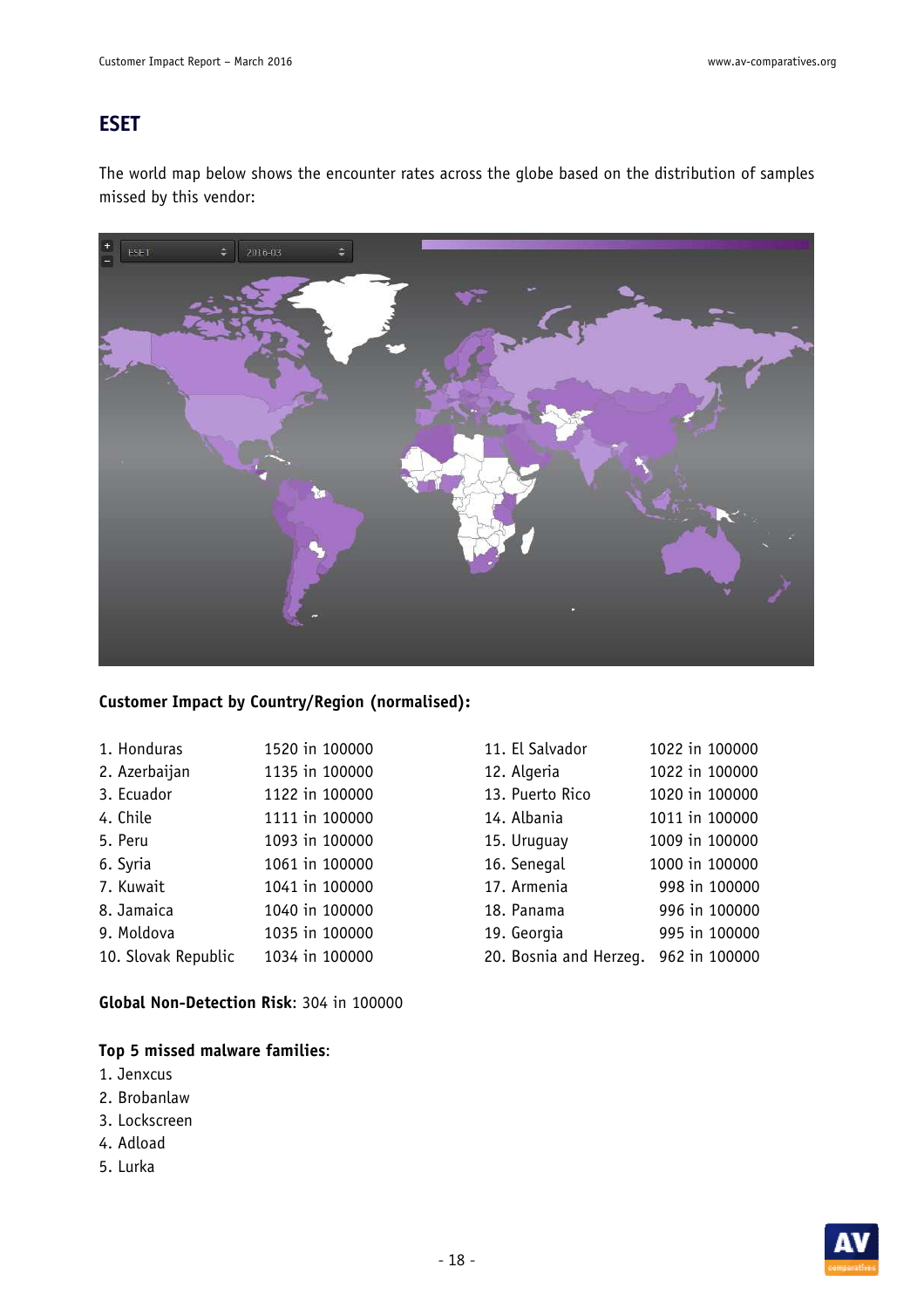### **F-Secure**

The world map below shows the encounter rates across the globe based on the distribution of samples missed by this vendor:



#### **Customer Impact by Country/Region (normalised):**

| 1. Ecuador    | 1301 in 100000 |
|---------------|----------------|
| 2. Romania    | 1228 in 100000 |
| 3. Austria    | 1174 in 100000 |
| 4. Honduras   | 1076 in 100000 |
| 5. Chile      | 1026 in 100000 |
| 6. Israel     | 940 in 100000  |
| 7. Costa Rica | 909 in 100000  |
| 8. Sweden     | 903 in 100000  |
| 9. Peru       | 893 in 100000  |
| 10. Spain     | 860 in 100000  |

**Global Non-Detection Risk**: 312 in 100000

- 1. Jenxcus
- 2. Nivdort
- 3. Tofsee
- 4. Bladabindi
- 5. Gamarue

| 11. Algeria           | 840 in 100000 |
|-----------------------|---------------|
| 12. Saudi Arabia      | 820 in 100000 |
| 13. Germany           | 813 in 100000 |
| 14. United Arab Emir. | 807 in 100000 |
| 15. Greece            | 802 in 100000 |
| 16. United Kingdom    | 743 in 100000 |
| 17. Venezuela         | 736 in 100000 |
| 18. Switzerland       | 730 in 100000 |
| 19. Qatar             | 715 in 100000 |
| 20. Australia         | 673 in 100000 |

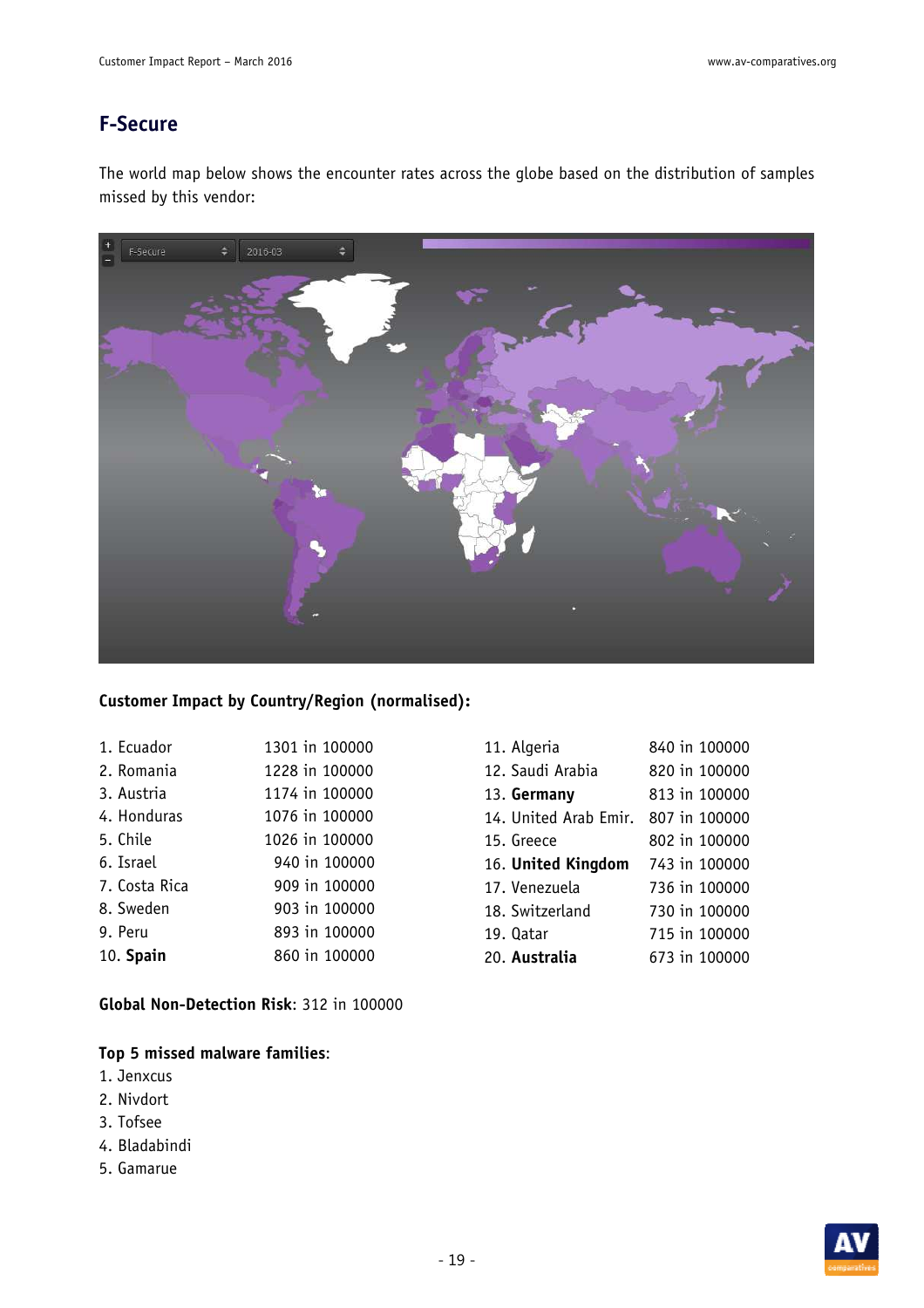### **Fortinet**

The world map below shows the encounter rates across the globe based on the distribution of samples missed by this vendor:



#### **Customer Impact by Country/Region (normalised):**

| 1. Belarus                           | 2155 in 100000 |
|--------------------------------------|----------------|
| 2. Ukraine                           | 1169 in 100000 |
| 3. Azerbaijan                        | 1149 in 100000 |
| 4. Russian Federation 1073 in 100000 |                |
| 5. South Korea                       | 935 in 100000  |
| 6. Venezuela                         | 929 in 100000  |
| 7. Czech Republic                    | 913 in 100000  |
| 8. Switzerland                       | 885 in 100000  |
| 9. Uruquay                           | 788 in 100000  |
| 10. China                            | 735 in 100000  |
|                                      |                |

**Global Non-Detection Risk**: 503 in 100000

- 1. Induc
- 2. Nuqel
- 3. Bladabindi
- 4. Caphaw
- 5. Nitol

| 11. United Kingdom  | 732 in 100000 |
|---------------------|---------------|
| 12. Slovak Republic | 730 in 100000 |
| 13. Singapore       | 723 in 100000 |
| 14. Moldova         | 689 in 100000 |
| 15. Malaysia        | 661 in 100000 |
| 16. New Zealand     | 659 in 100000 |
| 17. Armenia         | 636 in 100000 |
| 18. Slovenia        | 616 in 100000 |
| 19. Argentina       | 608 in 100000 |
| 20. Taiwan          | 594 in 100000 |

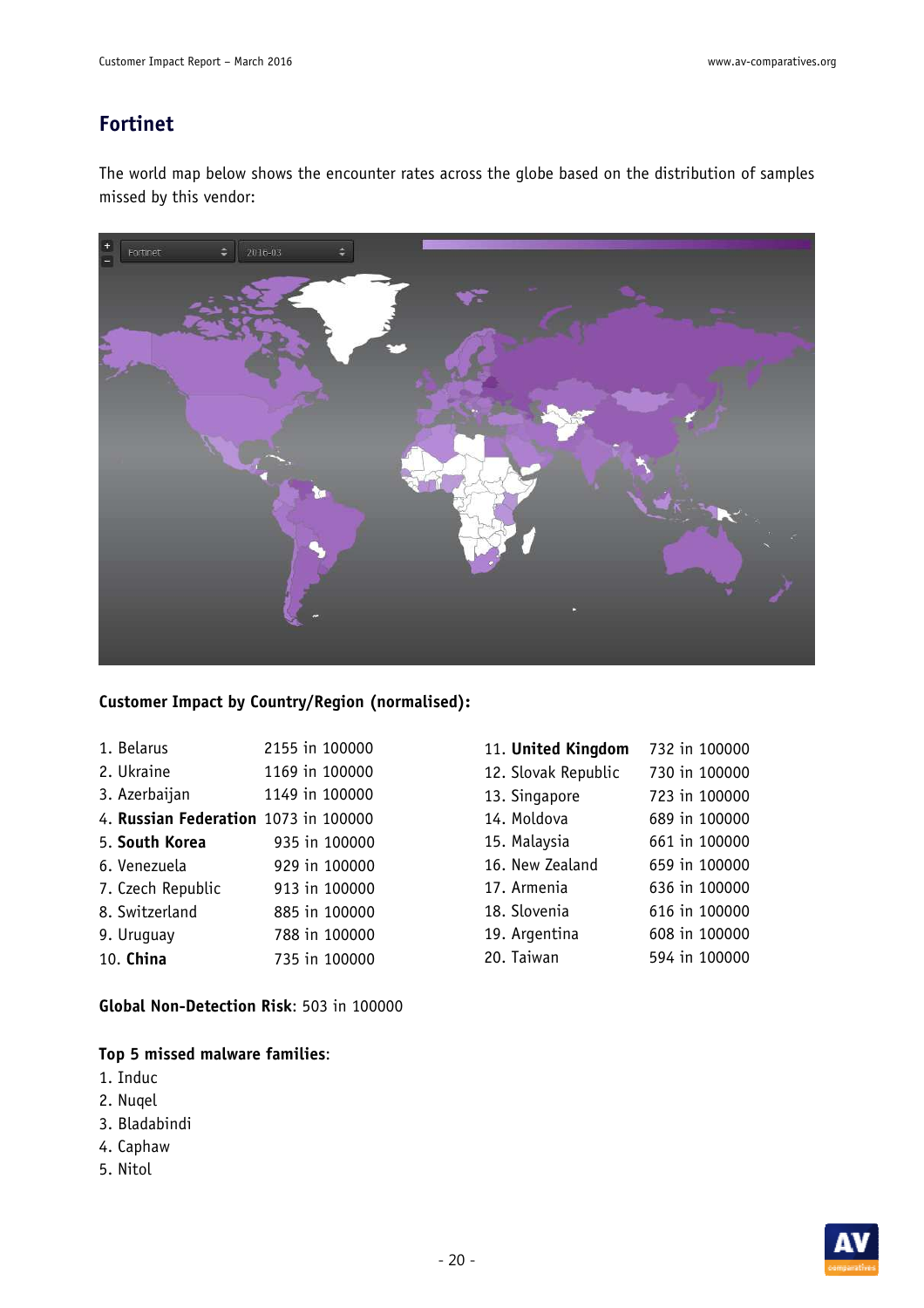### **Kaspersky Lab**

The world map below shows the encounter rates across the globe based on the distribution of samples missed by this vendor:



#### **Customer Impact by Country/Region (normalised):**

| 1. Ecuador      | 605 in 100000 |
|-----------------|---------------|
| 2. Honduras     | 508 in 100000 |
| 3. Peru         | 416 in 100000 |
| 4. Chile        | 398 in 100000 |
| 5. Algeria      | 393 in 100000 |
| 6. Venezuela    | 333 in 100000 |
| 7. Saudi Arabia | 296 in 100000 |
| 8. Morocco      | 250 in 100000 |
| 9. Puerto Rico  | 244 in 100000 |
| 10. Tunisia     | 234 in 100000 |

**Global Non-Detection Risk**: 89 in 100000

- 1. Jenxcus
- 2. Ursnif
- 3. Coolvidoor
- 4. Chkbot
- 5. Evotob

| 11. Colombia   | 220 in 100000 |
|----------------|---------------|
| 12. Azerbaijan | 216 in 100000 |
| 13. Nepal      | 212 in 100000 |
| 14. Jamaica    | 204 in 100000 |
| 15. Panama     | 199 in 100000 |
| 16. Iraq       | 199 in 100000 |
| 17. Kuwait     | 190 in 100000 |
| 18. Oman       | 189 in 100000 |
| 19. Brazil     | 188 in 100000 |
| 20. Jordan     | 187 in 100000 |

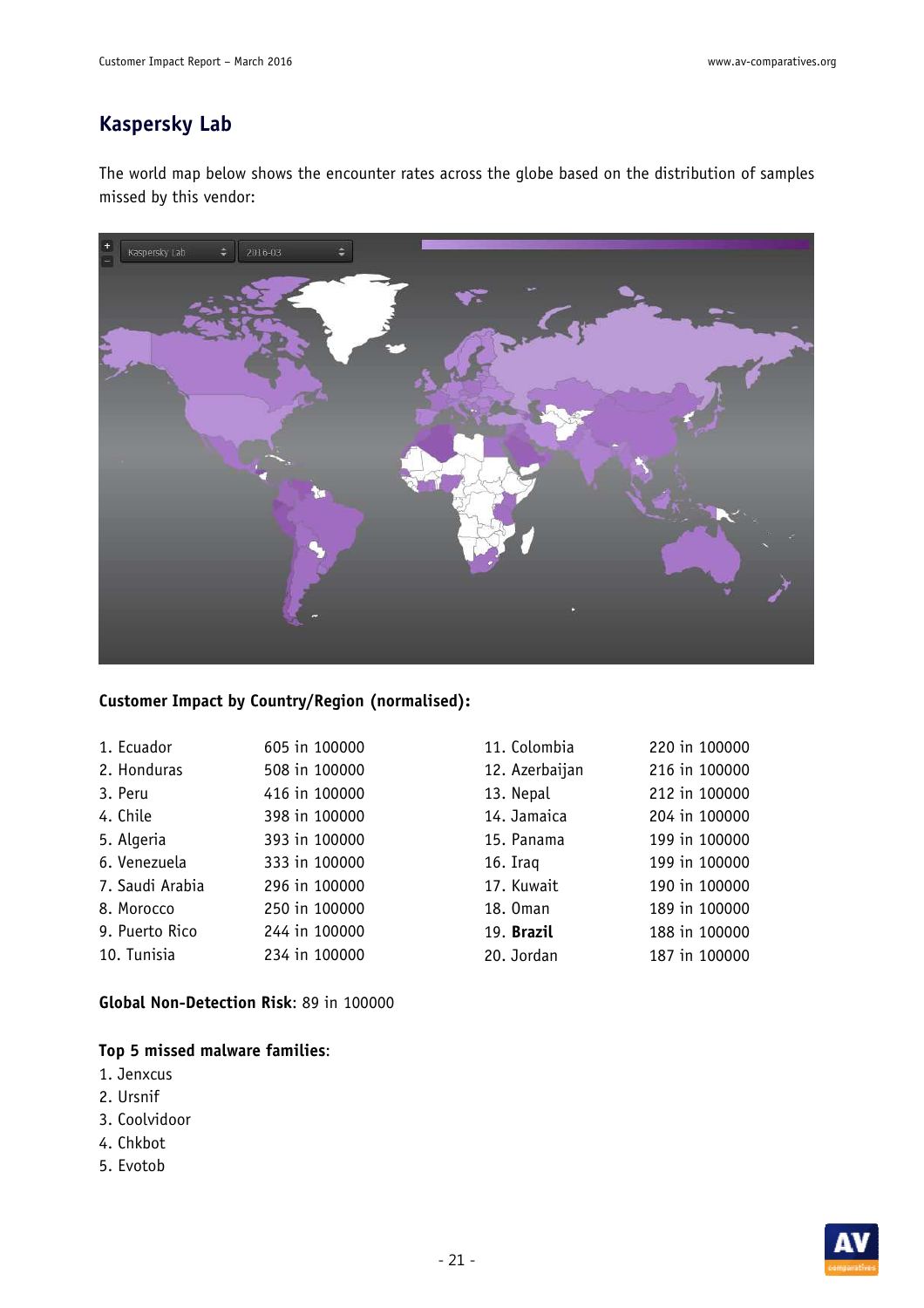### **Lavasoft**

The world map below shows the encounter rates across the globe based on the distribution of samples missed by this vendor:



#### **Customer Impact by Country/Region (normalised):**

| 1. Austria    | 1405 in 100000 |
|---------------|----------------|
| 2. Ecuador    | 1354 in 100000 |
| 3. Romania    | 1278 in 100000 |
| 4. Honduras   | 1163 in 100000 |
| 5. Chile      | 1078 in 100000 |
| 6. Israel     | 1013 in 100000 |
| 7. Costa Rica | 988 in 100000  |
| 8. Sweden     | 968 in 100000  |
| 9. Peru       | 941 in 100000  |
| 10. Germany   | 908 in 100000  |

**Global Non-Detection Risk**: 363 in 100000

- 1. Jenxcus
- 2. Nivdort
- 3. Bladabindi
- 4. Tofsee
- 5. Chicrypt

| 11. Algeria           | 904 in 100000 |
|-----------------------|---------------|
| 12. Spain             | 900 in 100000 |
| 13. Saudi Arabia      | 892 in 100000 |
| 14. United Arab Emir. | 873 in 100000 |
| 15. Greece            | 871 in 100000 |
| 16. Switzerland       | 818 in 100000 |
| 17. Czech Republic    | 811 in 100000 |
| 18. Oatar             | 798 in 100000 |
| 19. United Kingdom    | 797 in 100000 |
| 20. Venezuela         | 784 in 100000 |

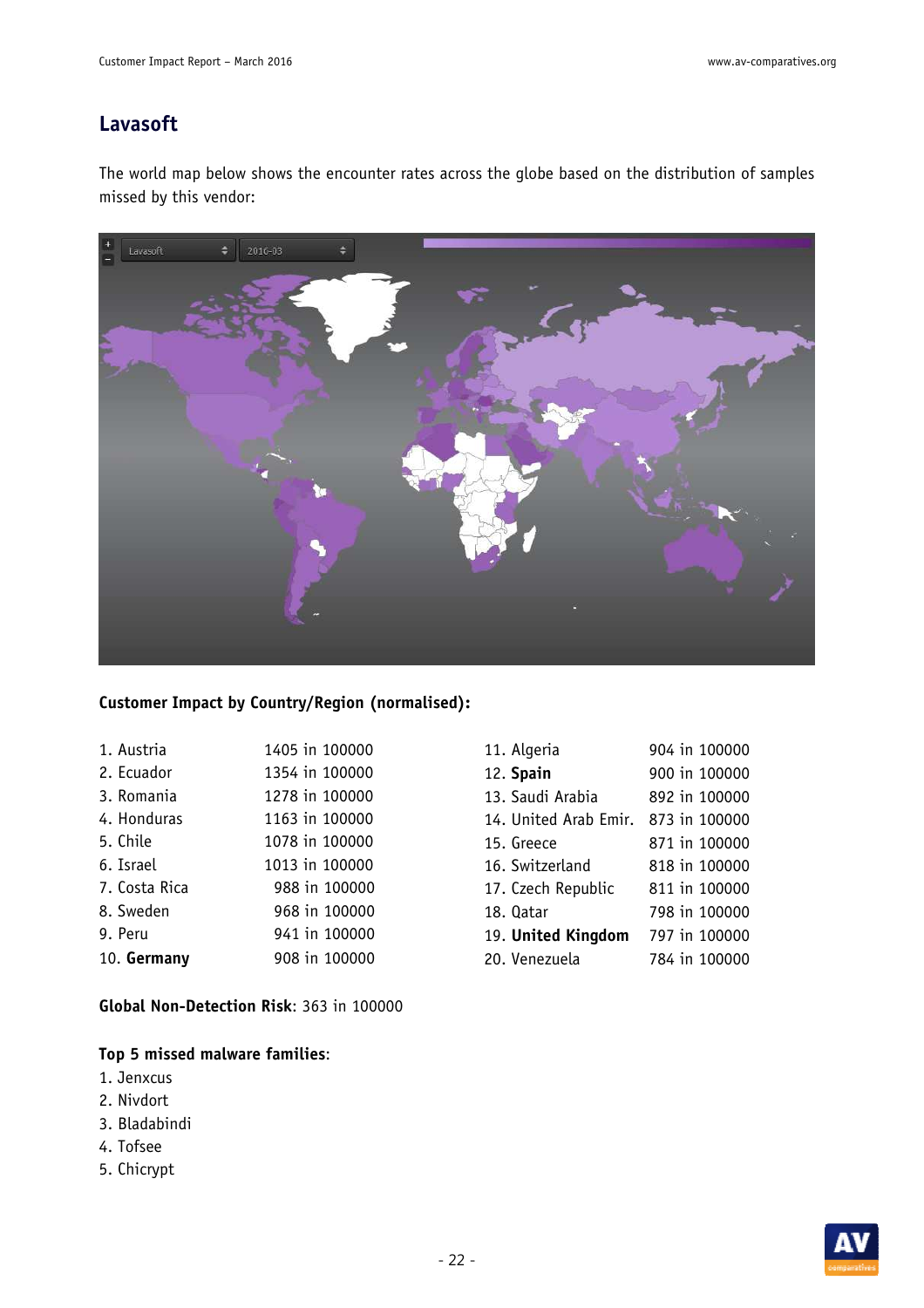## **McAfee / Intel Security**

The world map below shows the encounter rates across the globe based on the distribution of samples missed by this vendor:



#### **Customer Impact by Country/Region (normalised):**

| 1. United States   | 2862 in 100000 |
|--------------------|----------------|
| 2. Switzerland     | 1383 in 100000 |
| 3. Austria         | 1241 in 100000 |
| 4. Canada          | 1224 in 100000 |
| 5. United Kingdom  | 1153 in 100000 |
| 6. Slovak Republic | 1148 in 100000 |
| 7. Panama          | 1120 in 100000 |
| 8. Czech Republic  | 1105 in 100000 |
| 9. Germany         | 1057 in 100000 |
| 10. Cambodia       | 1015 in 100000 |
|                    |                |

**Global Non-Detection Risk**: 525 in 100000

- 1. Gamarue
- 2. Bladabindi
- 3. Kovter
- 4. Nitol
- 5. Reffus

| 1010 in 100000 |
|----------------|
| 1009 in 100000 |
| 1005 in 100000 |
| 1003 in 100000 |
| 996 in 100000  |
| 994 in 100000  |
| 970 in 100000  |
| 962 in 100000  |
| 935 in 100000  |
| 932 in 100000  |
|                |

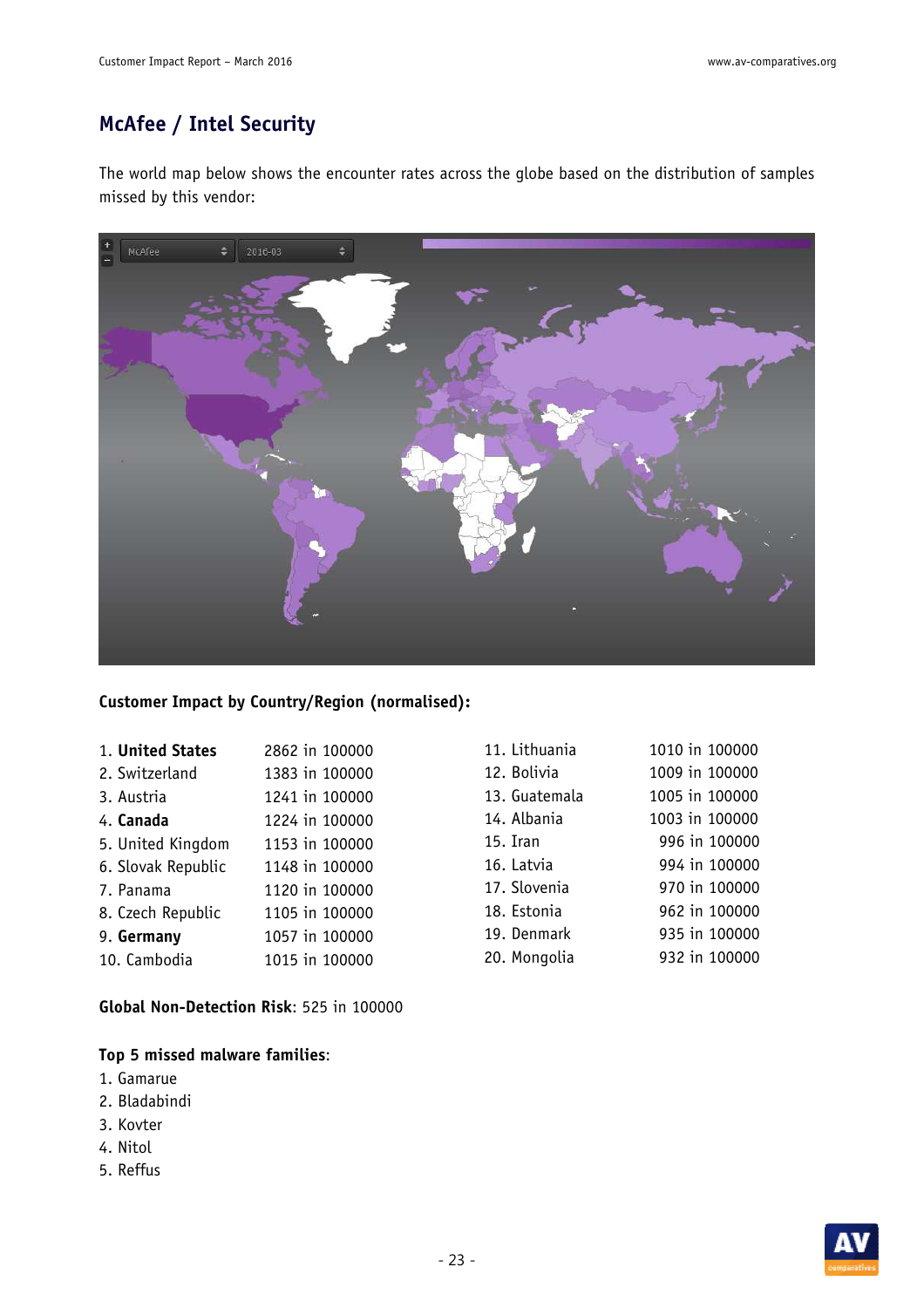### **Microsoft**

The world map below shows the encounter rates across the globe based on the distribution of samples missed by this vendor:



#### **Customer Impact by Country/Region (normalised):**

| 1. Austria           | 1565 in 100000 |
|----------------------|----------------|
| 2. Romania           | 1486 in 100000 |
| 3. Sweden            | 1451 in 100000 |
| 4. Costa Rica        | 1232 in 100000 |
| 5. Switzerland       | 1202 in 100000 |
| 6. Greece            | 1165 in 100000 |
| 7. Spain             | 1122 in 100000 |
| 8. Germany           | 1100 in 100000 |
| 9. United Arab Emir. | 1063 in 100000 |
| 10. Israel           | 1011 in 100000 |

**Global Non-Detection Risk**: 279 in 100000

- 1. Nivdort
- 2. Gamarue
- 3. Lockscreen
- 4. Tofsee
- 5. Survins

| 11. Australia          | 1011 in 100000 |
|------------------------|----------------|
| 12. Cyprus             | 993 in 100000  |
| 13. United Kingdom     | 986 in 100000  |
| 14. Moldova            | 986 in 100000  |
| 15. Serbia             | 962 in 100000  |
| 16. Qatar              | 961 in 100000  |
| 17. Kuwait             | 940 in 100000  |
| 18. Syria              | 938 in 100000  |
| 19. Bosnia and Herzeg. | 921 in 100000  |
| 20. Slovak Republic    | 898 in 100000  |

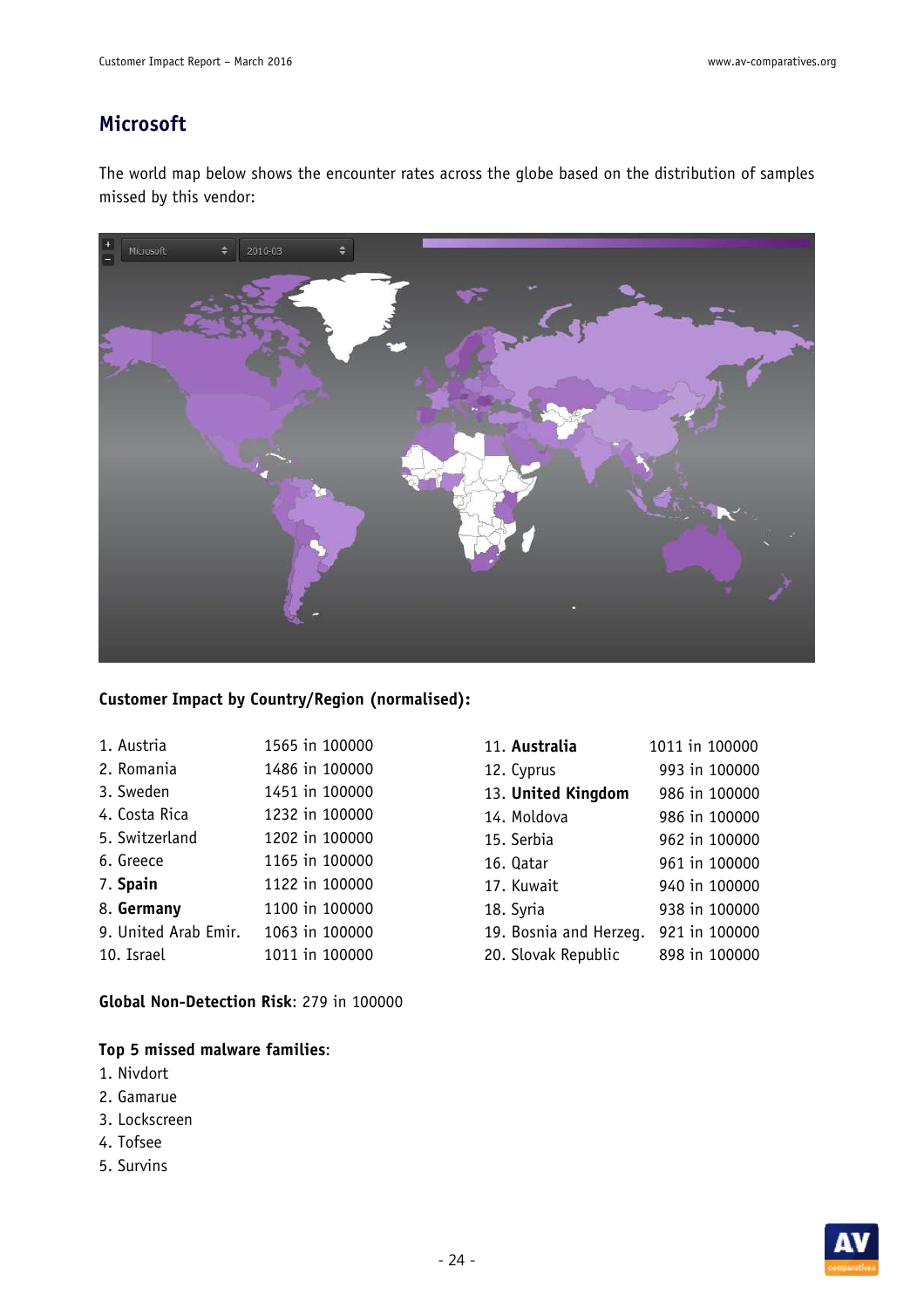## **Quick Heal (Total Security)**

The world map below shows the encounter rates across the globe based on the distribution of samples missed by this vendor:



#### **Customer Impact by Country/Region (normalised):**

| 1. Austria    | 1353 in 100000 |
|---------------|----------------|
| 2. Ecuador    | 1305 in 100000 |
| 3. Romania    | 1240 in 100000 |
| 4. Honduras   | 1078 in 100000 |
| 5. Chile      | 1033 in 100000 |
| 6. Israel     | 958 in 100000  |
| 7. Sweden     | 918 in 100000  |
| 8. Costa Rica | 915 in 100000  |
| 9. Peru       | 897 in 100000  |
| 10. Germany   | 877 in 100000  |

**Global Non-Detection Risk**: 340 in 100000

- 1. Jenxcus
- 2. Nivdort
- 3. Bladabindi
- 4. Tofsee
- 5. Chicrypt

| 11. Spain             | 871 in 100000 |
|-----------------------|---------------|
| 12. Algeria           | 852 in 100000 |
| 13. Saudi Arabia      | 842 in 100000 |
| 14. United Arab Emir. | 829 in 100000 |
| 15. Greece            | 819 in 100000 |
| 16. United Kingdom    | 764 in 100000 |
| 17. Switzerland       | 764 in 100000 |
| 18. Venezuela         | 740 in 100000 |
| 19. Qatar             | 731 in 100000 |
| 20. Australia         | 688 in 100000 |

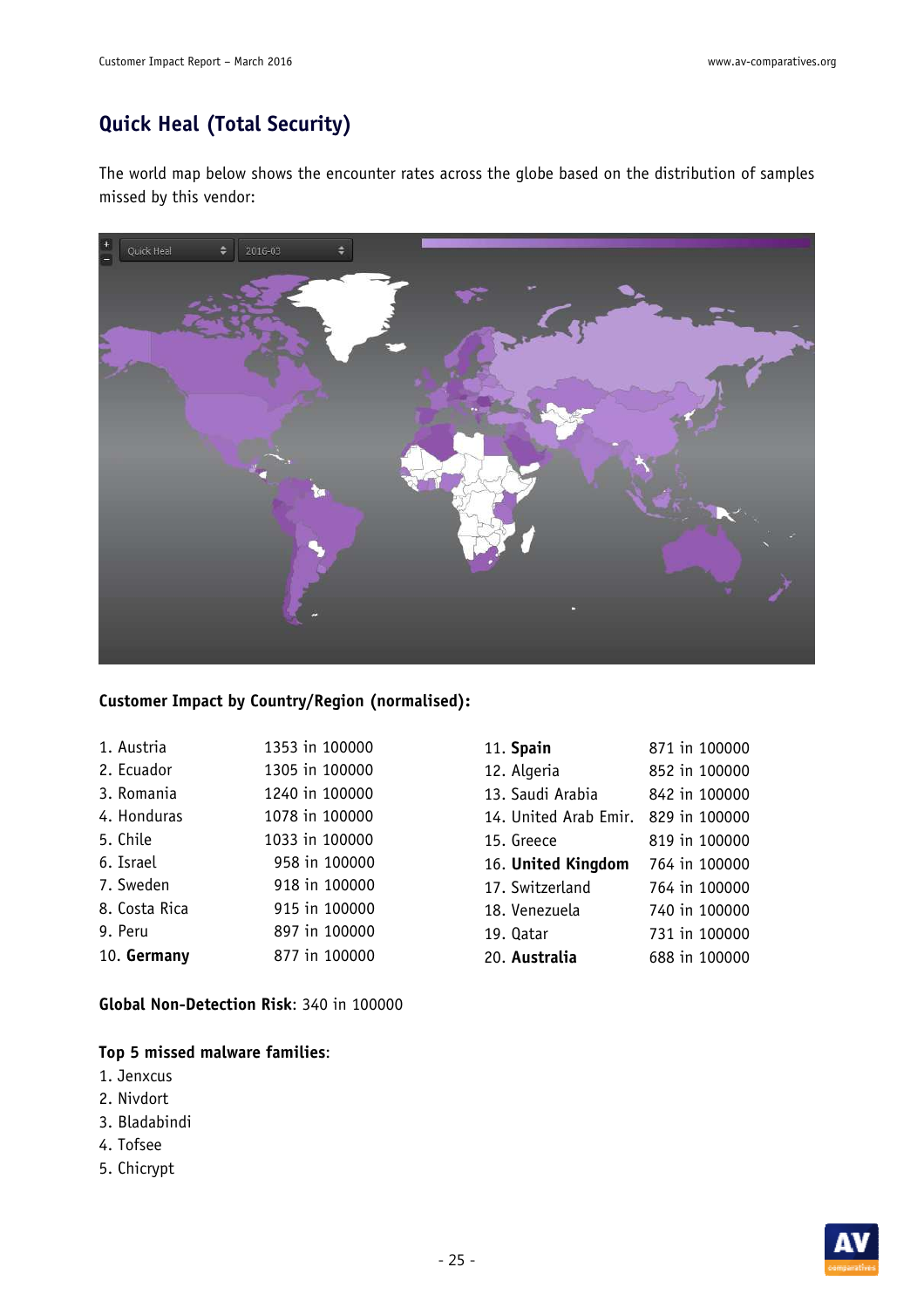### **Sophos**

The world map below shows the encounter rates across the globe based on the distribution of samples missed by this vendor:



#### **Customer Impact by Country/Region (normalised):**

| 1. Honduras      | 5229 in 100000 |
|------------------|----------------|
| 2. Ecuador       | 5162 in 100000 |
| 3. Algeria       | 4674 in 100000 |
| 4. Cote d'Ivoire | 4261 in 100000 |
| 5. Senegal       | 4153 in 100000 |
| 6. Peru          | 4051 in 100000 |
| 7. Georgia       | 4048 in 100000 |
| 8. Chile         | 3827 in 100000 |
| 9. Venezuela     | 3638 in 100000 |
| 10. Ghana        | 3465 in 100000 |

**Global Non-Detection Risk**: 1971 in 100000

- 1. Jenxcus
- 2. Gamarue
- 3. Psyokym
- 4. Kovter
- 5. Macoute

| 11. Panama          | 3335 in 100000 |
|---------------------|----------------|
| 12. United States   | 3272 in 100000 |
| 13. <b>India</b>    | 3195 in 100000 |
| 14. Saudi Arabia    | 3192 in 100000 |
| 15. El Salvador     | 3125 in 100000 |
| 16. Hong Kong       | 3070 in 100000 |
| 17. Slovak Republic | 3036 in 100000 |
| 18. Czech Republic  | 3032 in 100000 |
| 19. Tunisia         | 3028 in 100000 |
| 20. Puerto Rico     | 3011 in 100000 |
|                     |                |

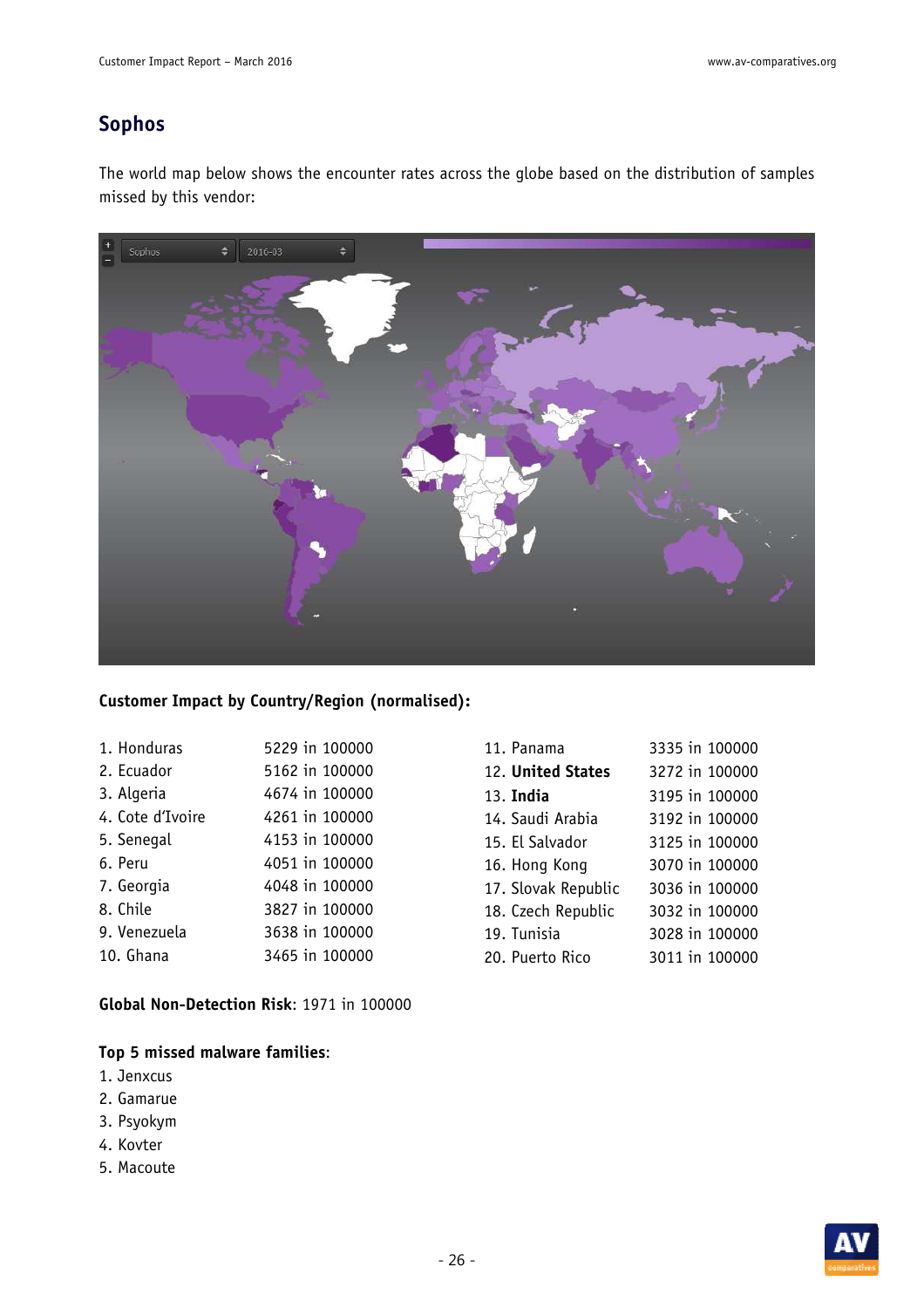### **Tencent (International/English version)**

The world map below shows the encounter rates across the globe based on the distribution of samples missed by this vendor:



#### **Customer Impact by Country/Region (normalised):**

| 1347 in 100000 |
|----------------|
| 1303 in 100000 |
| 1235 in 100000 |
| 1077 in 100000 |
| 1029 in 100000 |
| 946 in 100000  |
| 912 in 100000  |
| 908 in 100000  |
| 895 in 100000  |
| 870 in 100000  |
|                |

**Global Non-Detection Risk**: 335 in 100000

- 1. Jenxcus
- 2. Nivdort
- 3. Tofsee
- 4. Chicrypt
- 5. Bladabindi

| 11. Spain             |  | 867 in 100000 |
|-----------------------|--|---------------|
| 12. Algeria           |  | 844 in 100000 |
| 13. Saudi Arabia      |  | 832 in 100000 |
| 14. United Arab Emir. |  | 823 in 100000 |
| 15. Greece            |  | 811 in 100000 |
| 16. Switzerland       |  | 758 in 100000 |
| 17. United Kingdom    |  | 757 in 100000 |
| 18. Venezuela         |  | 738 in 100000 |
| 19. Oatar             |  | 725 in 100000 |
| 20. Australia         |  | 683 in 100000 |

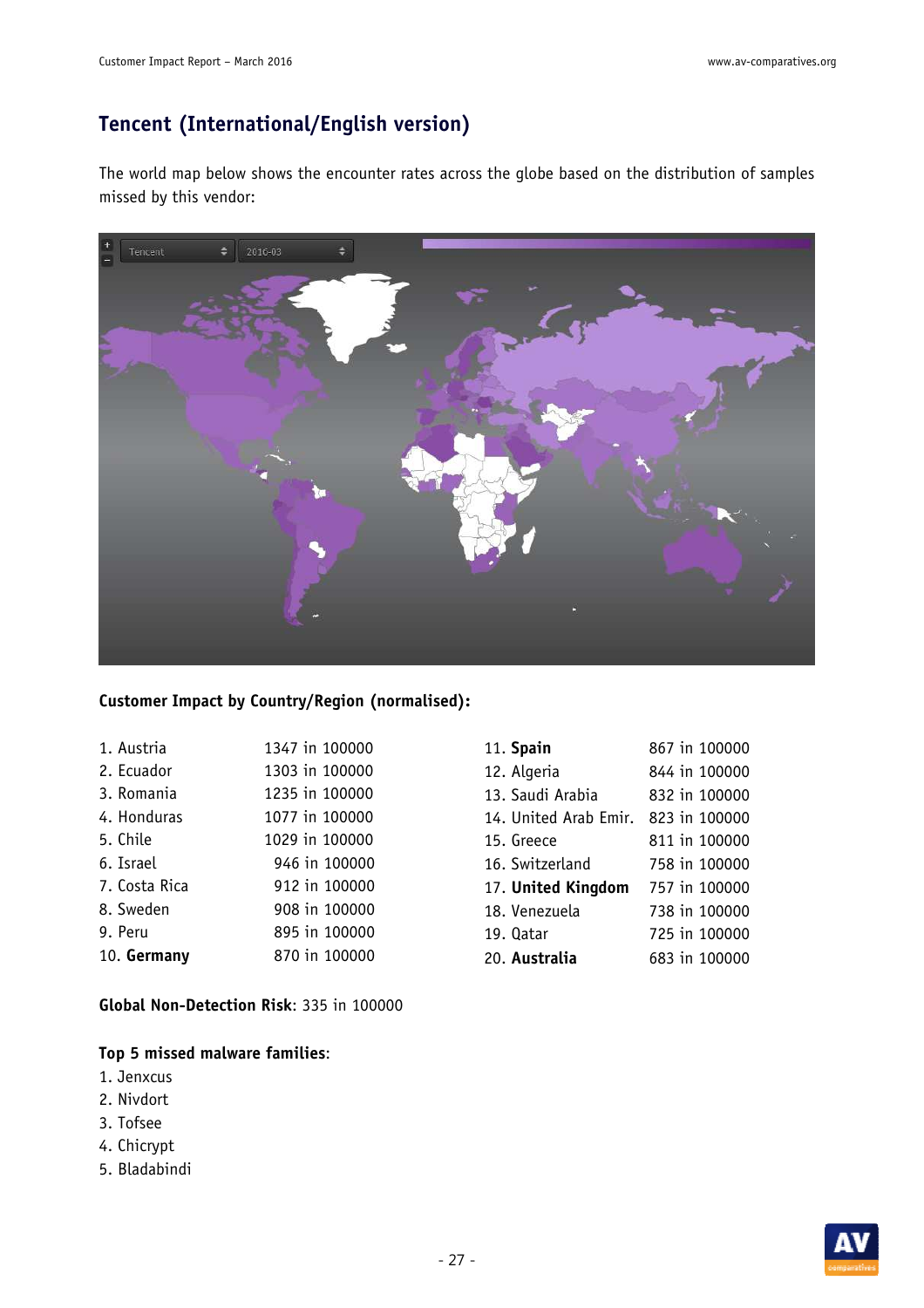### **ThreatTrack**

The world map below shows the encounter rates across the globe based on the distribution of samples missed by this vendor:



#### **Customer Impact by Country/Region (normalised):**

| 1. Ecuador    | 1338 in 100000 |
|---------------|----------------|
| 2. Romania    | 1250 in 100000 |
| 3. Austria    | 1204 in 100000 |
| 4. Honduras   | 1144 in 100000 |
| 5. Chile      | 1067 in 100000 |
| 6. Costa Rica | 966 in 100000  |
| 7. Israel     | 965 in 100000  |
| 8. Sweden     | 928 in 100000  |
| 9. Peru       | 924 in 100000  |
| $10.$ Spain   | 877 in 100000  |

**Global Non-Detection Risk**: 316 in 100000

- 1. Jenxcus
- 2. Nivdort
- 3. Tofsee
- 4. Gamarue
- 5. Bladabindi

| 11. Algeria           | 867 in 100000 |
|-----------------------|---------------|
| 12. Saudi Arabia      | 838 in 100000 |
| 13. United Arab Emir. | 829 in 100000 |
| 14. Greece            | 828 in 100000 |
| 15. Germany           | 819 in 100000 |
| 16. Venezuela         | 769 in 100000 |
| 17. Switzerland       | 762 in 100000 |
| 18. United Kingdom    | 754 in 100000 |
| 19. Qatar             | 753 in 100000 |
| 20. Cyprus            | 698 in 100000 |
|                       |               |

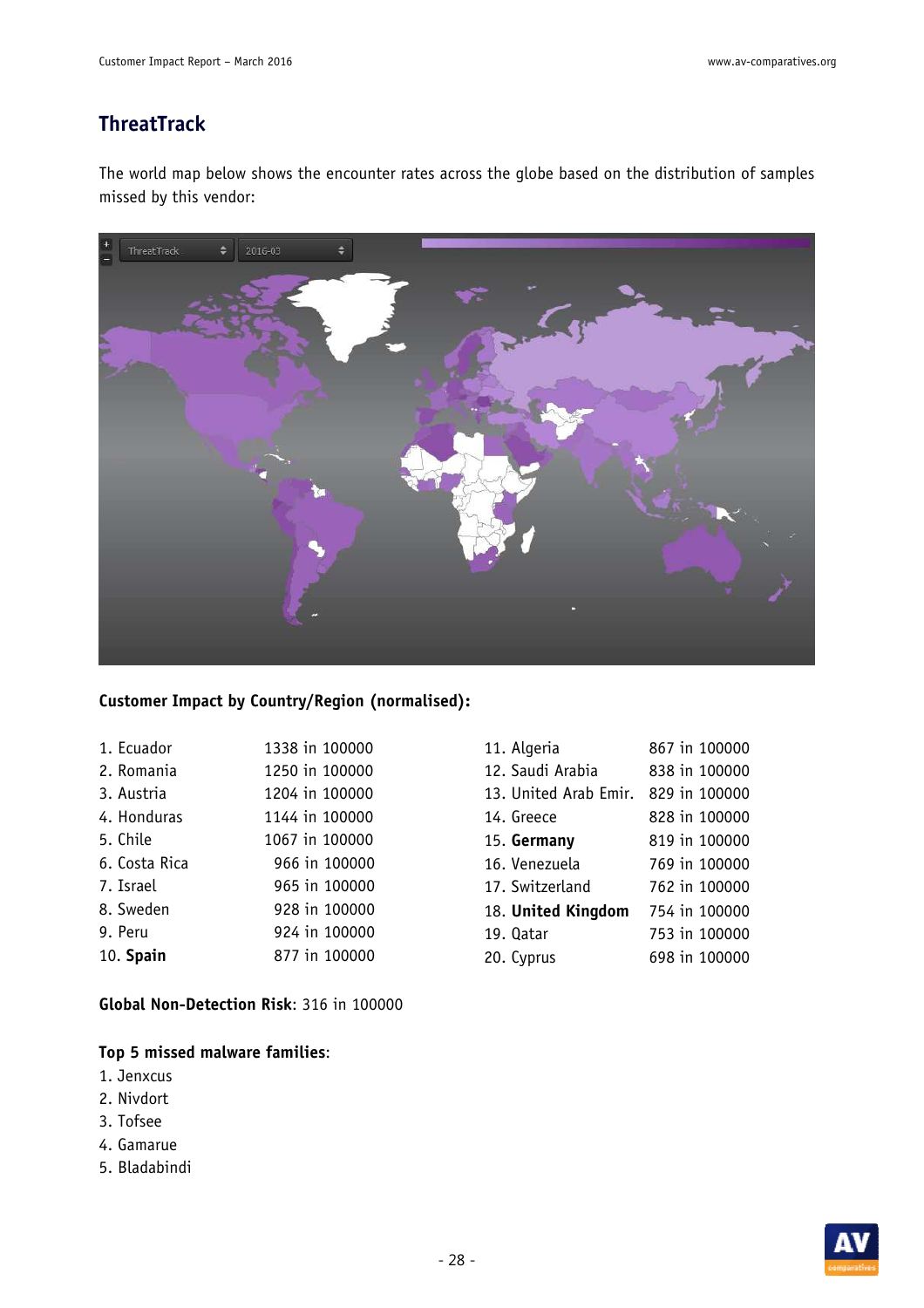### **Trend Micro**

The world map below shows the encounter rates across the globe based on the distribution of samples missed by this vendor:



#### **Customer Impact by Country/Region (normalised):**

| 1. Georgia                           | 3037 in 100000 |
|--------------------------------------|----------------|
| 2. Myanmar                           | 2810 in 100000 |
| 3. Armenia                           | 2279 in 100000 |
| 4. Belarus                           | 1763 in 100000 |
| 5. Latvia                            | 1575 in 100000 |
| 6. Kazakhstan                        | 1574 in 100000 |
| 7. Ukraine                           | 1556 in 100000 |
| 8. Russian Federation 1481 in 100000 |                |
| 9. Moldova                           | 1435 in 100000 |
| 10. Bolivia                          | 1433 in 100000 |

**Global Non-Detection Risk**: 997 in 100000

- 1. Gamarue
- 2. Mytonel
- 3. Conustr
- 4. Bladabindi
- 5. Genmaldow

| 11. Algeria         | 1427 in 100000 |
|---------------------|----------------|
| 12. Estonia         | 1403 in 100000 |
| 13. Finland         | 1390 in 100000 |
| 14. Guatemala       | 1376 in 100000 |
| 15. Panama          | 1374 in 100000 |
| 16. South Korea     | 1330 in 100000 |
| 17. El Salvador     | 1318 in 100000 |
| 18. Czech Republic  | 1303 in 100000 |
| 19. Slovak Republic | 1276 in 100000 |
| 20. Germany         | 1273 in 100000 |